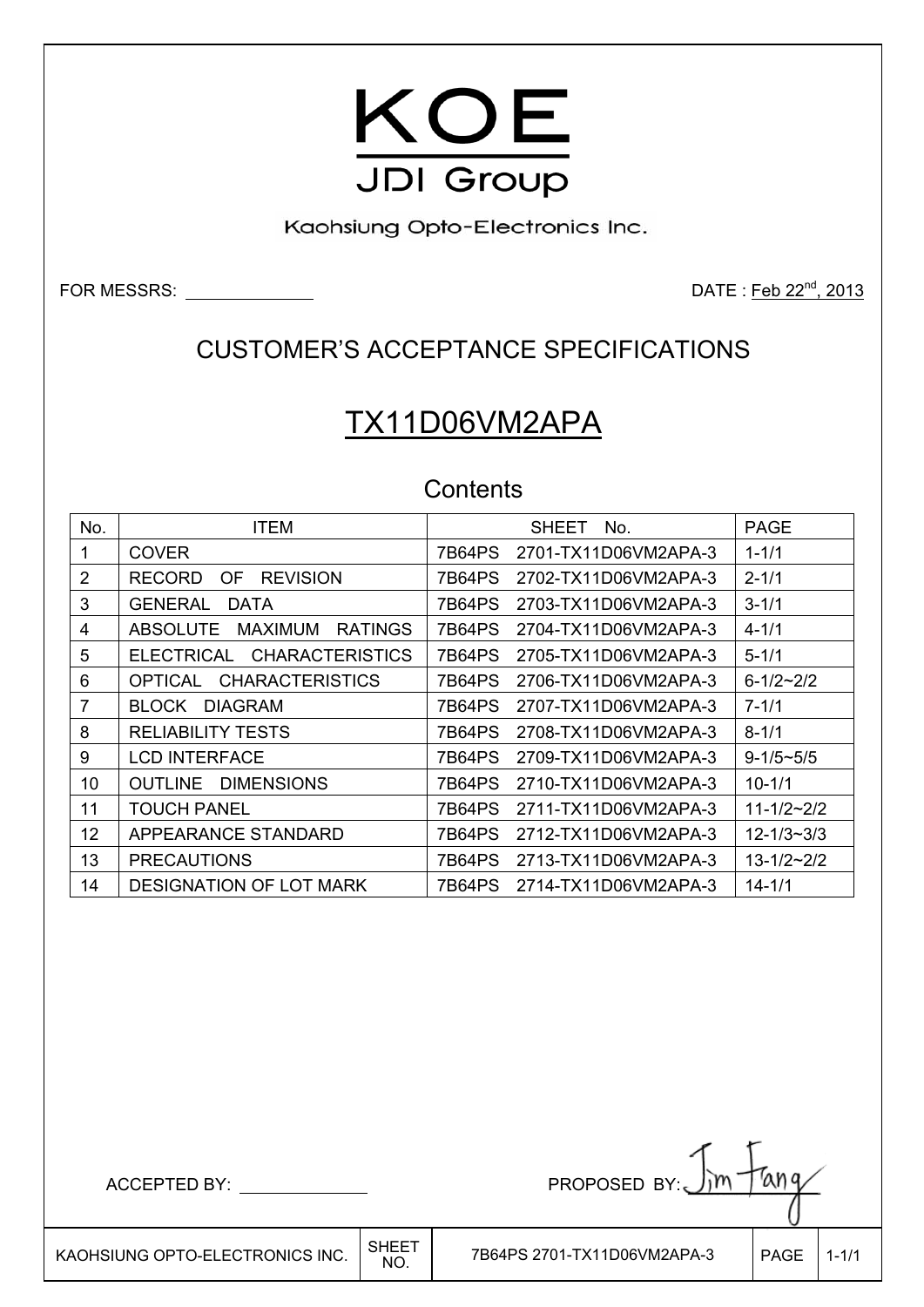### RECORD OF REVISION DATE SHEET No. | SUMMARY  $\vert$ May 01,'12  $\vert$  All pages  $\vert$  Company name changed: KAOHSIUNG HITACHI ELECTRONICS CO.,LTD.  $\downarrow$ KAOHSIUNG OPTO-ELECTRONICS INC. 7B64PS-2704- 4. ABSOLUTE MAXIMUM RATINGS TX11D06VM2APA-2 Revised : Note2. Page 4-1/1 7B64PS-2711- 11.5 SAFETY AND ATTENTIONS TX11D06VM2APA-2 Added : Item 4) Page 11-2/2 Feb 22,'13 7B64PS-2710-FPC Tape Changed: TX11D06VM2APA-3 Tape(black) Tape(black) Tape(transparent) Page 10-1/1  $(20.5)$  $(20.5)$ (Part Solder Area) (Part Solder Area)  $(43.5)$  $(49.2)$ 7B64PS-2714- Added: TX11D06VM2APA-3 5) REVISION (REV.) CONTROL Page 14-1/1 Rev No. | ITEM | NOTE A | - - | -B FPC Tape changed | PCN0857  $\overline{a}$ KAOHSIUNG OPTO-ELECTRONICS INC.  $\Big|\substack{\text{SHEET} \ \text{NO.}}$ 7B64PS 2702-TX11D06VM2APA-3 PAGE 2-1/1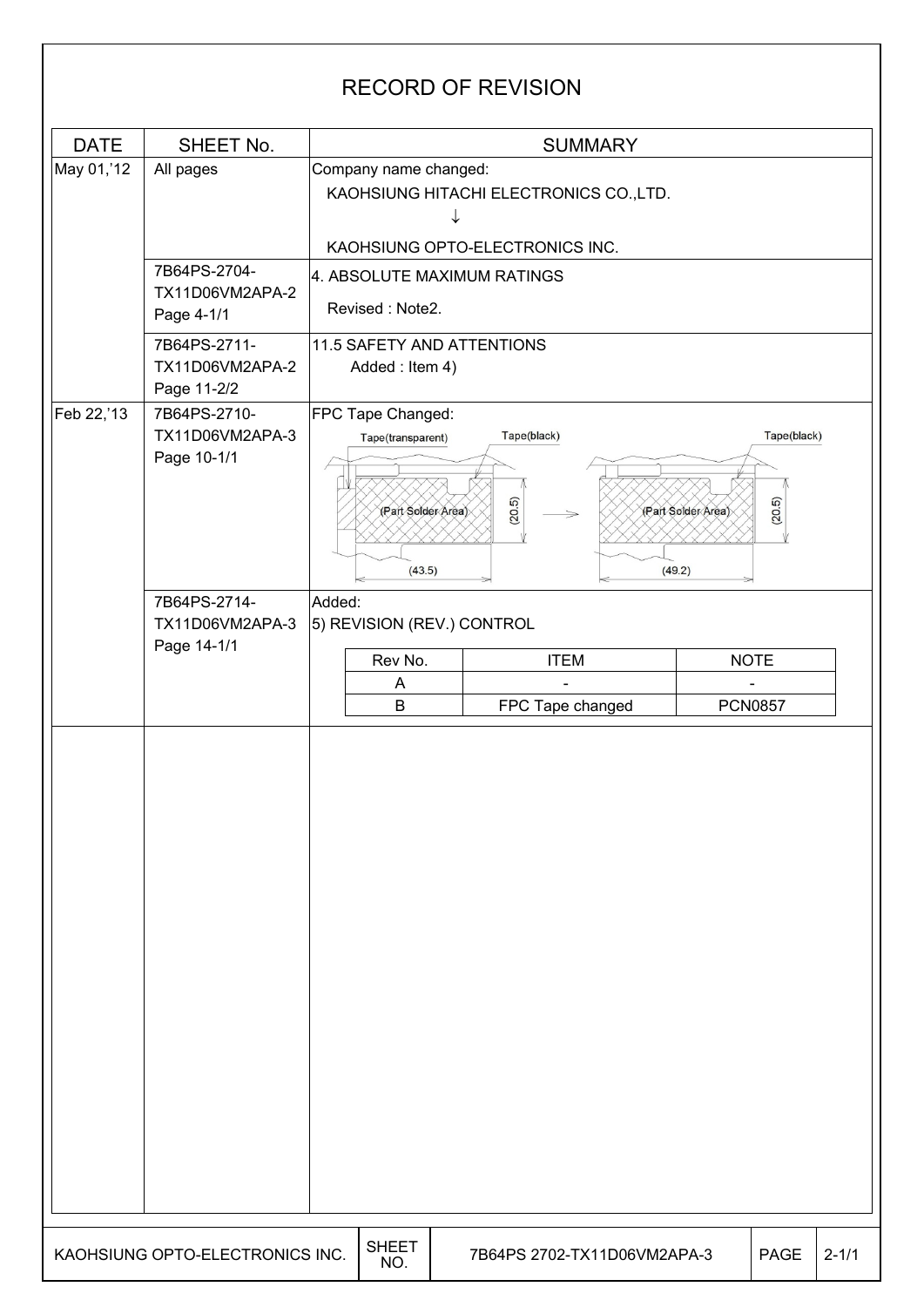## 3. GENERAL DATA

### 3.1 DISPLAY FEATURES

 $\mathsf{I}$ 

This module is a 4.3"(for Touch panel) WQVGA of 16:9 format amorphous silicon TFT. The pixel format is vertical stripe and sub pixels are arranged as R(red), G(green), B(blue) sequentially. This display is RoHS compliant, and COG (chip on glass) technology and LED backlight are applied on this display.

| Part Name                      | TX11D06VM2APA                                                                     |
|--------------------------------|-----------------------------------------------------------------------------------|
| <b>Module Dimensions</b>       | 105.5(W) mm x 67.2(H) mm x 4.05(D) mm typ.                                        |
| <b>LCD Active Area</b>         | 95.04(W) mm x 53.856(H) mm                                                        |
| Dot Pitch                      | $0.066(W)$ mm x 3(R, G, B)(W) x 0.198(H) mm                                       |
| Resolution                     | 480 x 3(RGB)(W) x 272(H) dots                                                     |
| <b>Color Pixel Arrangement</b> | R, G, B Vertical stripe                                                           |
| LCD Type                       | Transmissive Color TFT; Normally White                                            |
| Display Type                   | <b>Active Matrix</b>                                                              |
| Number of Colors               | 16.7M Color                                                                       |
| <b>Backlight</b>               | 9 LEDs serial                                                                     |
| Weight                         | 59 g (typ.)                                                                       |
| Interface                      | C-MOS; 24-bit RGB; 40 pins                                                        |
| Power Supply Voltage           | 3.3V for LCD; (27.9)V for Backlight                                               |
| Power Consumption              | 56 mW for LCD; 558mW for backlight                                                |
| <b>Viewing Direction</b>       | 12 O'clock<br>(The direction without image inversion and least brightness change) |
| <b>Touch Panel</b>             | Resistive type, Film on Glass; 4-wire type, Antiglare surface                     |

| KAOHSIUNG OPTO-ELECTRONICS INC. | SHEE <sup>-</sup><br>NO. | 7B64PS 2703-TX11D06VM2APA-3 | <b>PAGE</b> | $3 - 1/1$ |
|---------------------------------|--------------------------|-----------------------------|-------------|-----------|
|---------------------------------|--------------------------|-----------------------------|-------------|-----------|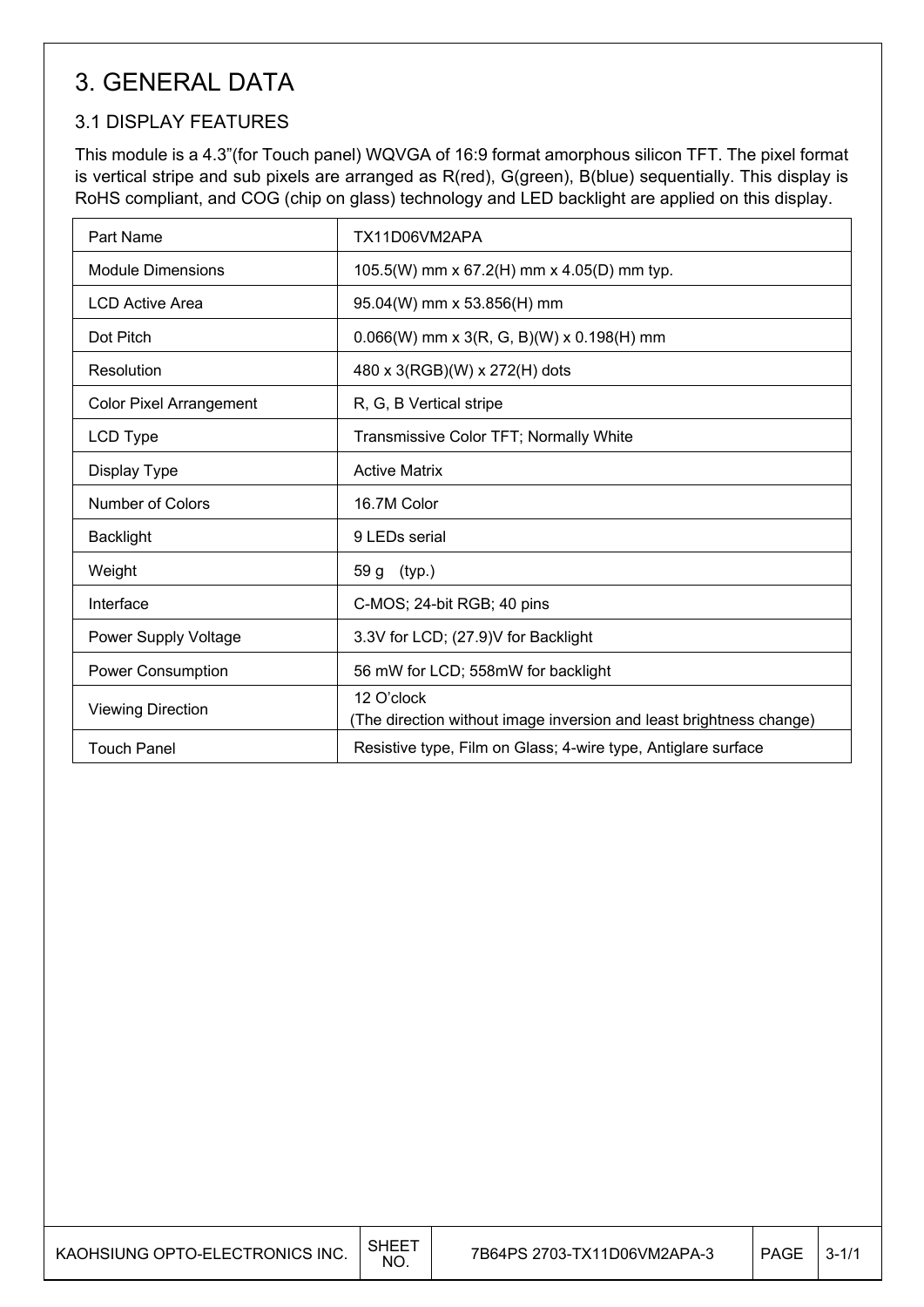# 4. ABSOLUTE MAXIMUM RATINGS

| Item                         | Symbol   | Min.                     | Max.     | Unit        | Remarks |
|------------------------------|----------|--------------------------|----------|-------------|---------|
| <b>Supply Voltage</b>        | $V_{DD}$ | $-0.5$                   | 5.0      | V           |         |
| Input Voltage of Logic       | $V_1$    | $-0.5$                   | $V_{DD}$ | V           | Note 1  |
| <b>Operating Temperature</b> | Top      | $-20$                    | 70       | $^{\circ}C$ | Note 2  |
| Storage Temperature          | Tst      | $-30$                    | 80       | $^{\circ}C$ | Note 2  |
| <b>LED Forward Current</b>   | ΙF       | $\overline{\phantom{a}}$ | 25       | mA          | Note 3  |

- Note 1: The rating is defined for the signal voltages of the interface such as DE, CLK and RGB data bus.
- Note 2: The maximum rating is defined as above based on the chamber temperature, which might be different from ambient temperature after assembling the panel into the application. Moreover, some temperature-related phenomenon as below needed to be noticed:
	- Background color, contrast and response time would be different in temperatures other than  $25^{\circ}$ C.
	- Operating under high temperature will shorten LED lifetime.
- Note 3: Fig. 4.1 shows the maximum rating of LED forward current against temperature. The backlight unit in this display has been set to 20 mA per LED. This is within the range when operating the display between -20~70°C.



Fig 4.1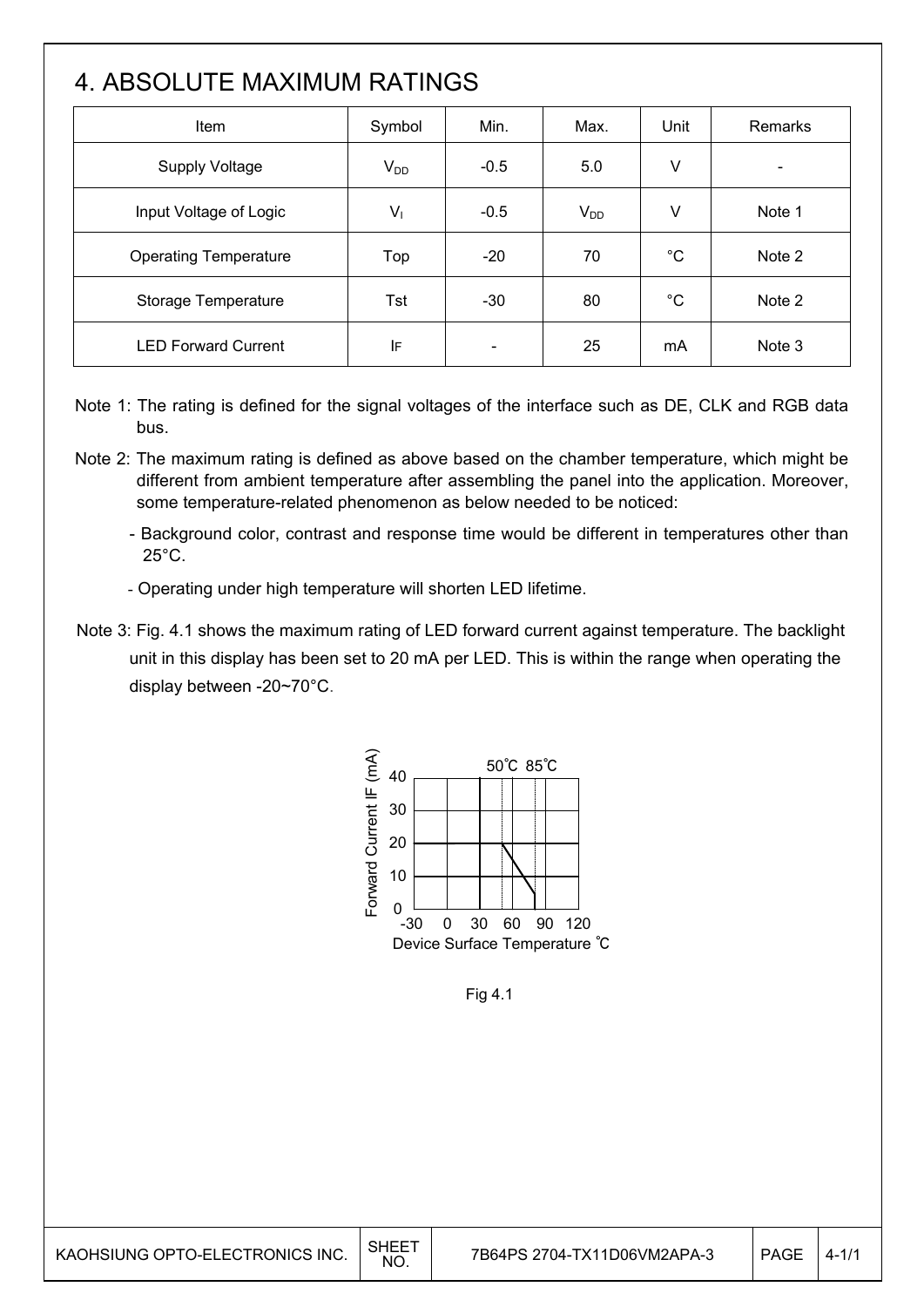# 5. ELECTRICAL CHARACTERISTICS

### 5.1 LCD CHARACTERISTICS

| 5.1<br>LUD UHARAUTERISTIUS.<br>$Ta = 25^{\circ}C$ , $V_{SS} = 0V$ |                 |           |                          |      |                     |      |                          |
|-------------------------------------------------------------------|-----------------|-----------|--------------------------|------|---------------------|------|--------------------------|
| Item                                                              | Symbol          | Condition | Min.                     | Typ. | Max.                | Unit | Remarks                  |
| Power Supply Voltage                                              | $V_{DD}$        | -         | 3.1                      | 3.3  | 3.5                 | V    | $\overline{\phantom{0}}$ |
| Input Voltage of Logic                                            | V <sub>IH</sub> | "H" level | 0.8xV <sub>DD</sub>      |      | $V_{DD}$            | v    | Note 1                   |
|                                                                   | $V_{IL}$        | "L" level | <b>VSS</b>               |      | 0.2xV <sub>DD</sub> |      |                          |
| Power Supply Current                                              | $I_{DD}$        |           | $\overline{\phantom{a}}$ | 17   | 25                  | mA   | Note 2                   |

Note 1: The rating is defined for the signal voltages of the interface such as DE, CLK and RGB data bus.

Note 2: Test condifions :  $V_{DD}$  3.3V

### 5.2 BACKLIGHT CHARACTERISTICS

| Item                       | Symbol                      | Condition             | Min.                     | Typ. | Max. | Unit | Remarks                  |
|----------------------------|-----------------------------|-----------------------|--------------------------|------|------|------|--------------------------|
| <b>LED Input Voltage</b>   | $\mathsf{V}_{\mathsf{LED}}$ | <b>Backlight Unit</b> | $\overline{\phantom{a}}$ | 27.9 | -    |      | Note1                    |
| <b>LED Forward Current</b> | <b>ILED</b>                 | <b>Backlight Unit</b> | 18                       | 20   | 22   | mA   | $\overline{\phantom{a}}$ |
| <b>LED Lifetime</b>        |                             | $I_{LED}$ = 20 mA     | 10K                      | 20K  | -    | Hrs  | Note 2                   |

Note 1: Fig. 5.1 shows the LED backlight circuit. The circuit has 9 LEDs in total.

Note 2: The estimated lifetime is specified as the time to reduce 50% brightness by applying 20 mA at 25°C.



Fig. 5.1

| KAOHSIUNG OPTO-ELECTRONICS INC. | SHEE <sup>7</sup><br><b>NO</b> | 7B64PS 2705-TX11D06VM2APA-3 | PAGE | $15 - 1/1$ |
|---------------------------------|--------------------------------|-----------------------------|------|------------|
|---------------------------------|--------------------------------|-----------------------------|------|------------|

*Ta* = 25ºC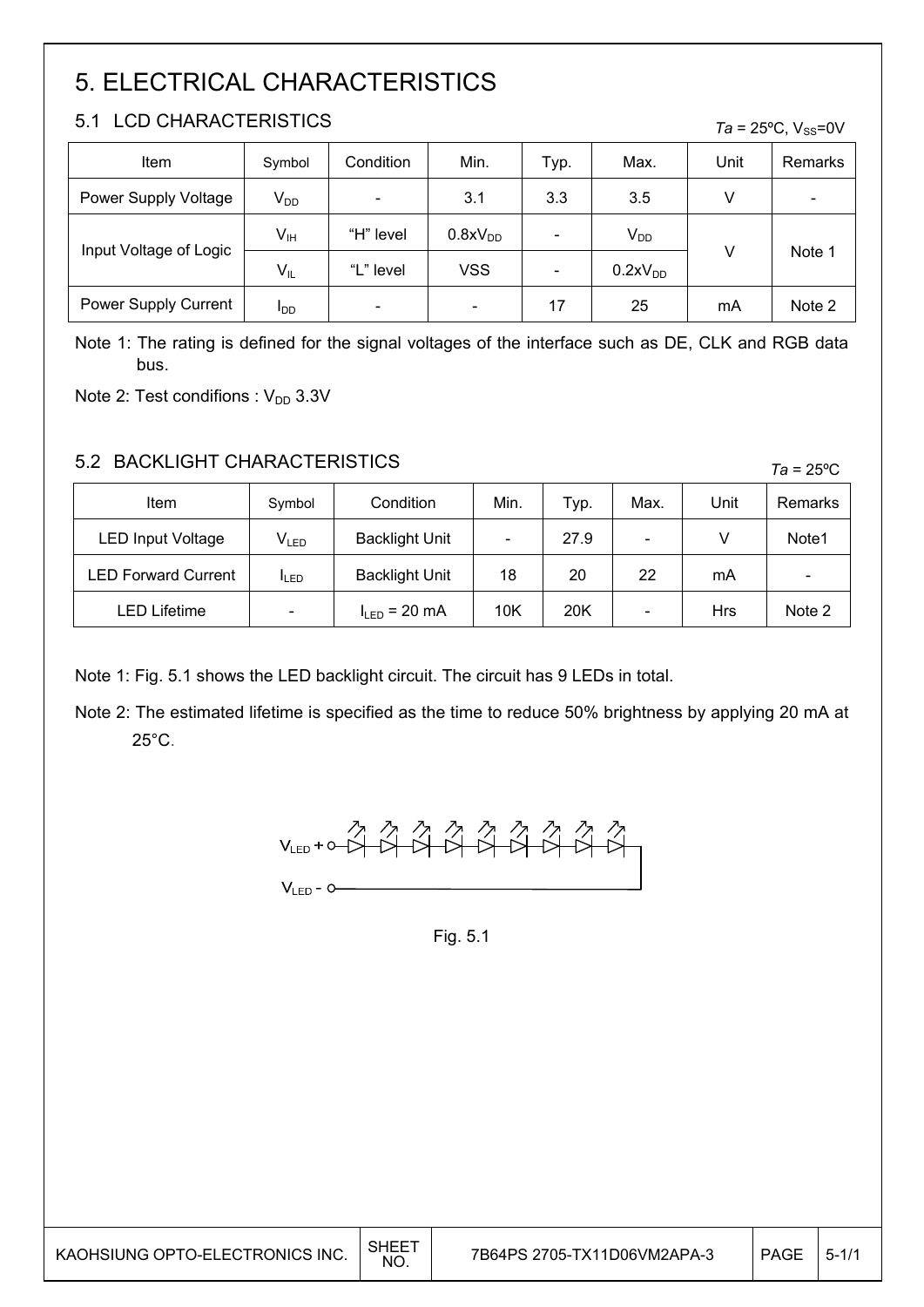## 6. OPTICAL CHARACTERISTICS

The optical characteristics are measured based on the conditions as below:

- Supplying the signals and voltages defined in the section of electrical characteristics.
- The backlight unit needs to be turned on for 30 minutes.
- The ambient temperature is 25∘C.
- In the dark room around 300~700 lx, the equipment has been set for the measurements as shown in Fig 6.1.

|                              |                                                                        |              |                                          |      |      |      |                          | Ta=25° C, $V_{DD} = 3.3V$ |
|------------------------------|------------------------------------------------------------------------|--------------|------------------------------------------|------|------|------|--------------------------|---------------------------|
| <b>Item</b>                  |                                                                        | Symbol       | Condition                                | Min. | Typ. | Max. | Unit                     | Remarks                   |
| <b>Brightness of White</b>   |                                                                        |              |                                          | 320  | 400  |      | $\text{cd/m}^2$          | Note 1                    |
| <b>Brightness Uniformity</b> |                                                                        |              | $\phi = 0^{\circ}, \theta = 0^{\circ}$ , | 70   | 75   |      | $\%$                     | Note 2                    |
| <b>Contrast Ratio</b>        |                                                                        | CR.          | $I_{\text{LED}}$ = 20 mA                 | 400  | 500  |      | $\overline{\phantom{0}}$ | Note 3                    |
|                              | Response Time<br>(Rising + Falling)                                    |              | $\phi = 0^{\circ}, \theta = 0^{\circ}$   |      | 25   |      | ms                       | Note 4                    |
|                              |                                                                        |              | $\phi = 0^\circ$ , CR $\geq 10$          | 60   | 70   |      |                          |                           |
|                              |                                                                        | $\theta x'$  | $\phi = 180^{\circ}$ , CR $\geq 10$      | 60   | 70   |      |                          |                           |
|                              | <b>Viewing Angle</b><br>$\theta$ y<br>$\phi = 90^\circ$ , CR $\geq 10$ |              |                                          | 40   | 50   |      | Degree                   | Note 5                    |
|                              |                                                                        | $\theta$ y'  | $\phi = 270^\circ$ , CR $\geq 10$        | 60   | 70   |      |                          |                           |
| Color                        | White                                                                  | $\mathsf{x}$ |                                          | 0.26 | 0.31 | 0.36 |                          | Note 6                    |
| Chromaticity                 |                                                                        | у            | $\phi = 0^{\circ}, \theta = 0^{\circ}$   | 0.28 | 0.33 | 0.38 |                          |                           |

Note 1: The brightness is measured from center point of the panel, P5 in Fig. 6.2, for the typical value. Note 2: The brightness uniformity is calculated by the equation as below:

> Brightness uniformity = X100% Min. Brightness Max. Brightness

, which is based on the brightness values of the 9 points measured by BM-7 as shown in Fig. 6.2.

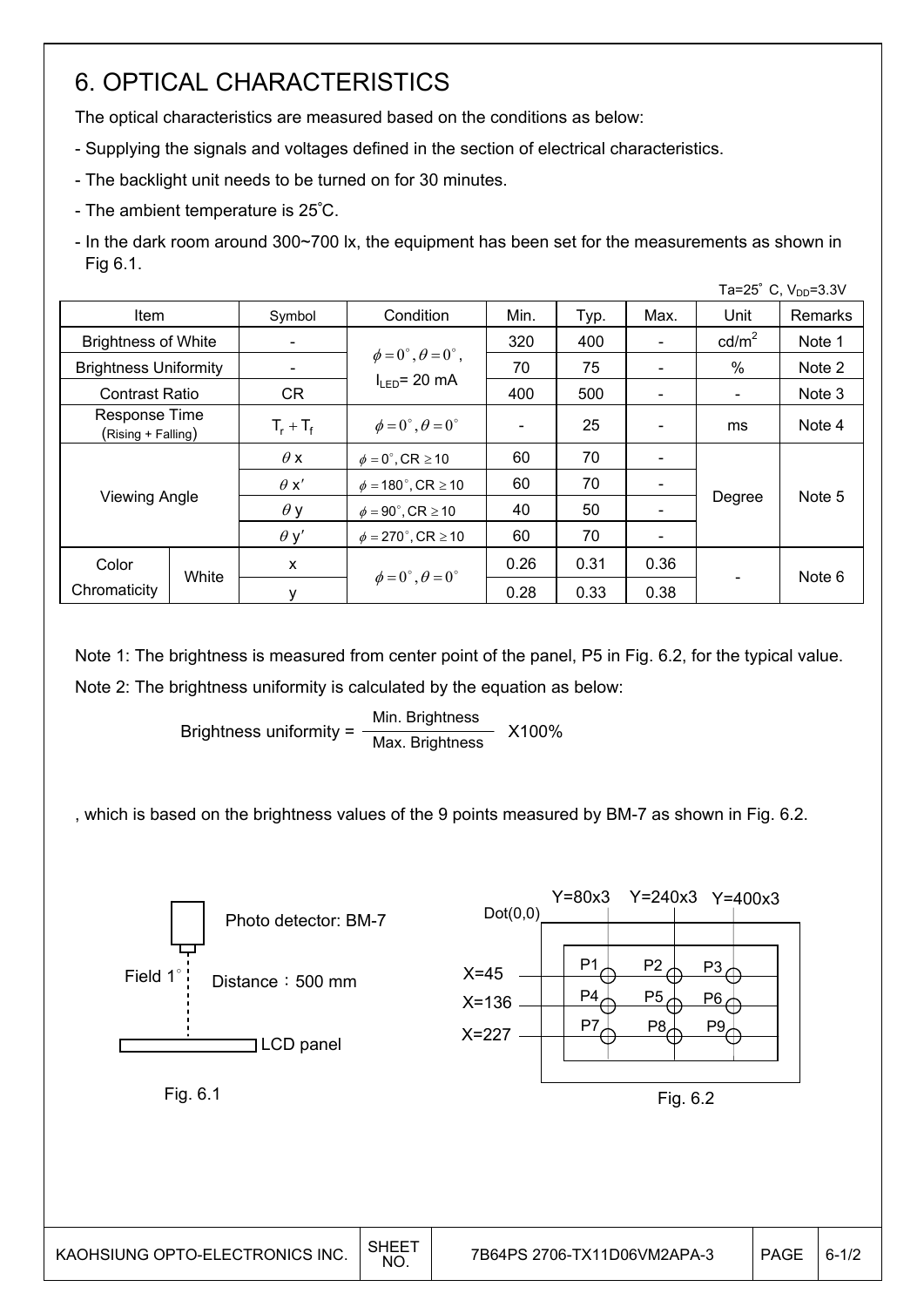Note 3: The Contrast ratio is measured from the center point of the panel, P5, and defined as the following equation:

$$
CR = \frac{Brightness \text{ of White}}{Brightness \text{ of Black}}
$$

Note 4: The definition of response time is shown in Fig. 6.3. The rising time is the period from 90% brightness to 10% brightness when the data is from white to black. Oppositely, falling time is the period from 10% brightness rising to 90% brightness.



Fig 6.3

Note 5: The definition of viewing angle is shown in Fig. 6.4. Angle  $\phi$  is used to represent viewing directions, for instance,  $\phi$  =270° means 6 o'clock, and  $\phi$  =0° means 3 o'clock. Moreover, angle  $\theta$  is used to represent viewing angles from axis Z toward plane XY.

 The viewing direction of this display is 12 o'clock, which means that a photograph with gray scale would not be reversed in color and the brightness change would be less from this direction. However, the best contrast peak would be located at 6 o'clock.



Fig 6.4

Note 6: The color chromaticity is measured from the center point of the panel, P5, as shown in Fig. 6.2.

 $\mathsf{I}$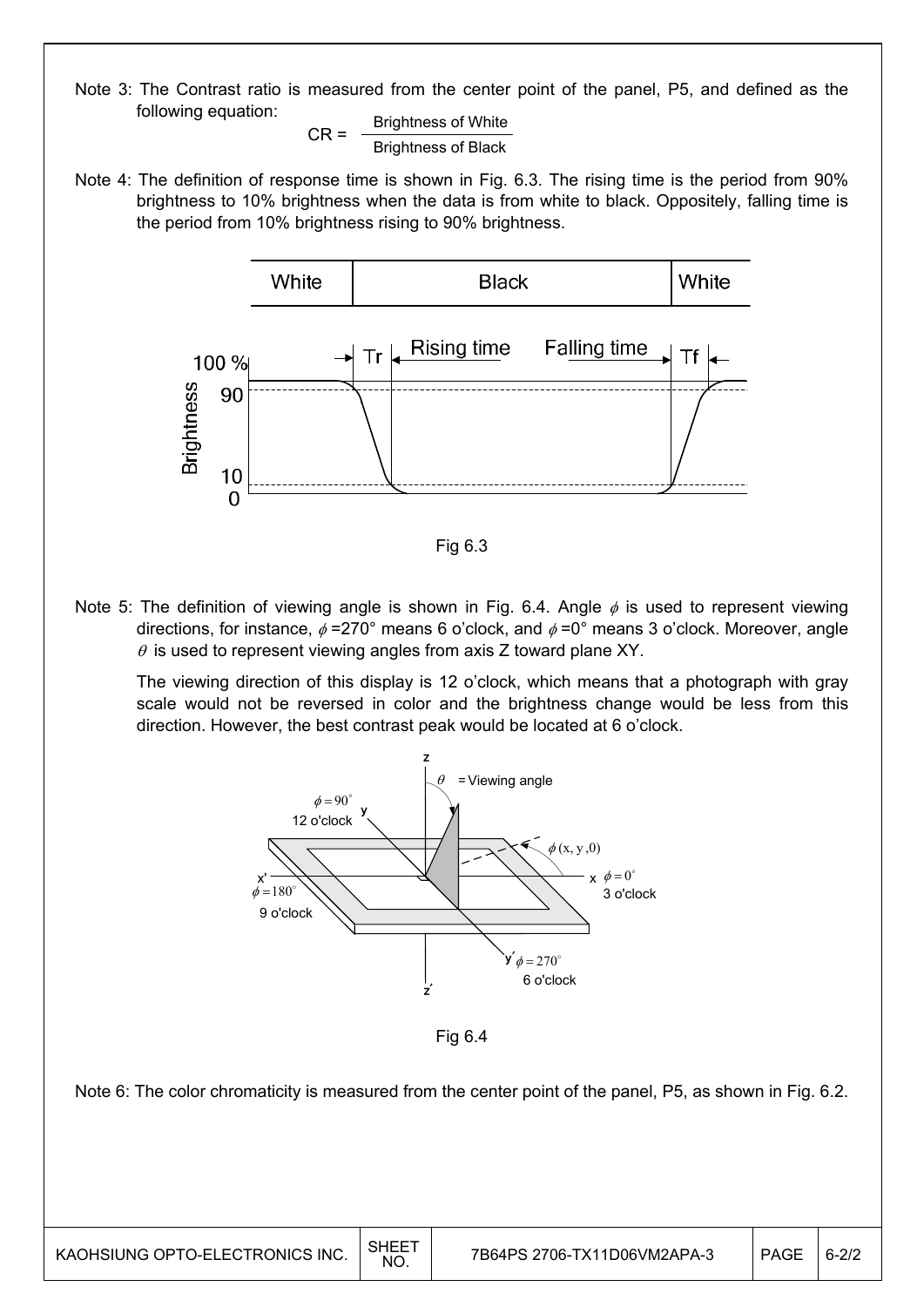# 7. BLOCK DIAGRAM



| KAOHSIUNG OPTO-ELECTRONICS INC. | SHEE <sup>T</sup><br>NO. | 7B64PS 2707-TX11D06VM2APA-3 | PAGE | $7 - 1/1$ |
|---------------------------------|--------------------------|-----------------------------|------|-----------|
|---------------------------------|--------------------------|-----------------------------|------|-----------|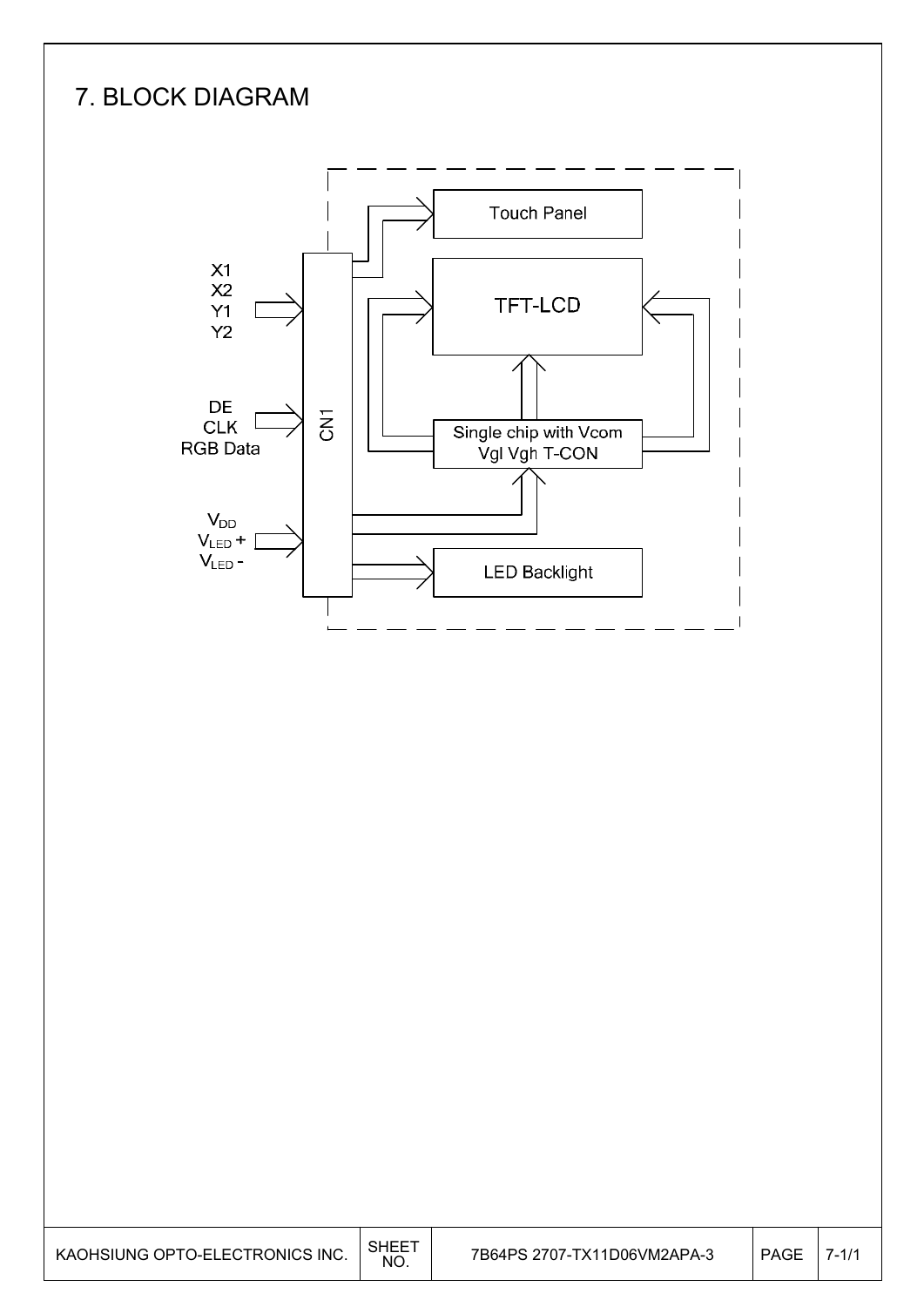# 8. RELIABILITY TESTS

| Test Item                   | Condition                                                                                                                                     |                                                |  |  |  |
|-----------------------------|-----------------------------------------------------------------------------------------------------------------------------------------------|------------------------------------------------|--|--|--|
| High Temperature            | 1) Operating<br>2) 70°C (temperature of panel's surface)                                                                                      | 240 hrs                                        |  |  |  |
| Low Temperature             | 1) Operating<br>2) -20°C (ambient temperature)                                                                                                | 240 hrs                                        |  |  |  |
| <b>High Temperature</b>     | 1) Storage<br>2) 80°C (ambient temperature)                                                                                                   | 240 hrs                                        |  |  |  |
| Low Temperature             | 1) Storage<br>2) -30°C (ambient temperature)                                                                                                  | 240 hrs                                        |  |  |  |
| <b>Thermal Shock</b>        | 1) Non-Operating<br>2) -30°C←80°C<br>3) 0.5 hr ← 0.5 hr                                                                                       | 100 cycles                                     |  |  |  |
| High Temperature & Humidity | 1) Operating<br>2) 60°C & 90%RH<br>3) Without condensation<br>4) Note 4                                                                       | 240 hrs                                        |  |  |  |
| Vibration                   | 1) Non-Operating<br>2) Frequency range: $10\sim$ 55Hz<br>3) Stroke: 1.5mm<br>4) Sweep: $10Hz \sim 55Hz \sim 10Hz$<br>5) X, Y and Z directions | 2 hr for each direction<br>(6 hours for total) |  |  |  |
| <b>Mechanical Shock</b>     | 1) Non-Operating<br>2)6 ms<br>3) 100G<br>4) $\pm$ X, $\pm$ Y and $\pm$ Z directions                                                           | 3 times for each direction                     |  |  |  |
| <b>ESD</b>                  | 1) Non-Operating<br>2) Tip: 100 pF, 1500 $\Omega$<br>3) ±2KV, Human Body Mode                                                                 |                                                |  |  |  |

Note 1: Display functionalities are inspected under the conditions defined in the specification after the reliability tests.

Note 2: The display is not guaranteed for use in corrosive gas environments.

Note 3: All the appearance specifications are judged before the reliability tests.

Note 4: Under the condition of high temperature & humidity, if the temperature is higher than 60°C, the humidity needs to be reduced as Fig. 8.1 shown.

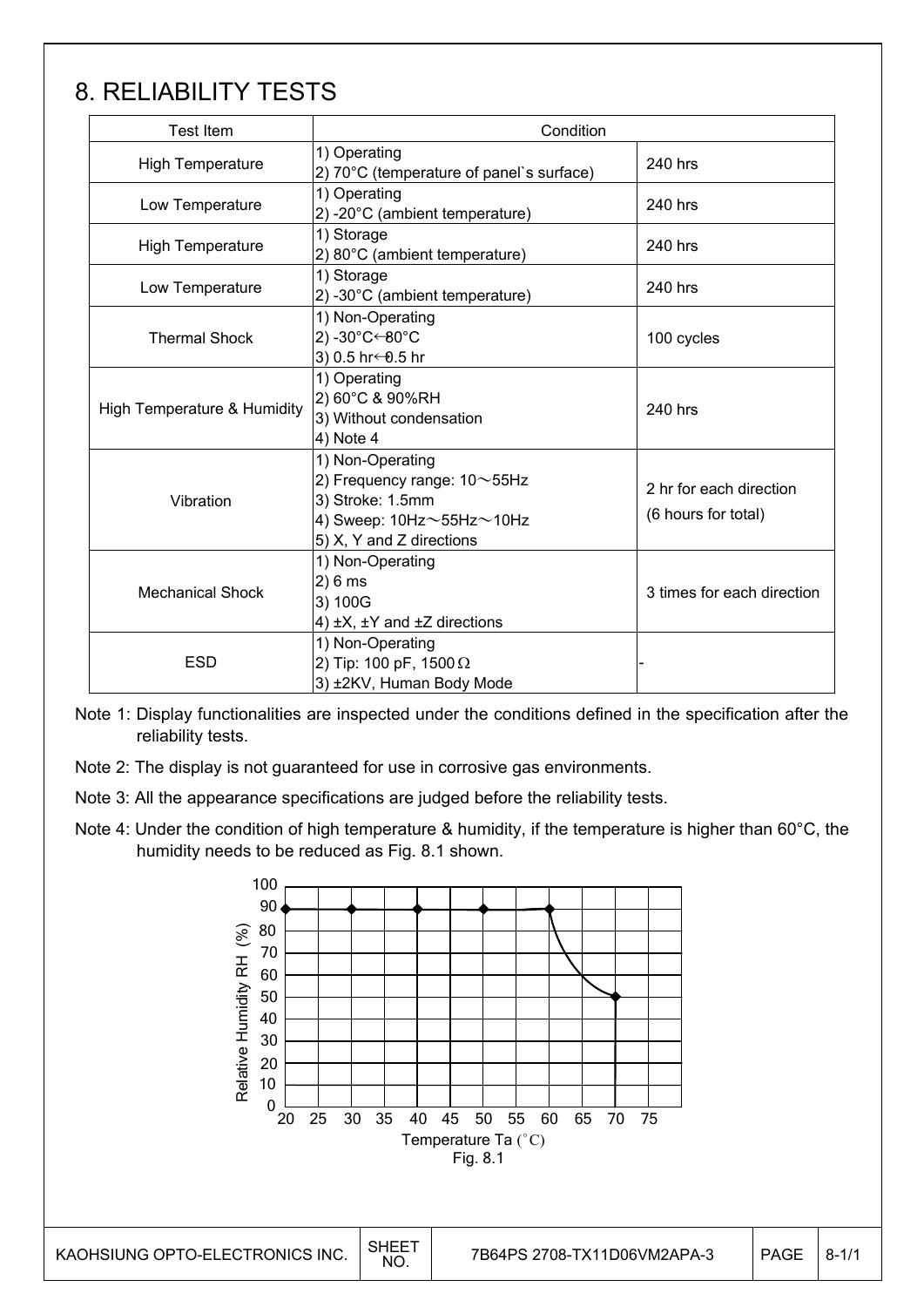### 9. LCD INTERFACE

### 9.1 INTERFACE PIN CONNECTIONS

The display interface connector (CN1) is FH19SC-40S-0.53H manufactured by Hirose (Thickness: 0.3±0.05mm; Pitch: 0.5mm) and more details of the connector are shown in the section of outline dimension.

Pin assignment of LCD interface is as below:

| Pin No.        | Signal           | Function               | Pin No. | Signal         | Function                            |
|----------------|------------------|------------------------|---------|----------------|-------------------------------------|
| $\mathbf 1$    | V <sub>LED</sub> | <b>LED Ground</b>      | 21      | B <sub>0</sub> | Blue Data Bit0 (LSB)                |
| $\overline{2}$ | $V_{LED}+$       | <b>LED Power</b>       | 22      | <b>B1</b>      | <b>Blue Data Bit1</b>               |
| 3              | $V_{SS}$         | Ground                 | 23      | <b>B2</b>      | <b>Blue Data Bit2</b>               |
| 4              | $V_{DD}$         | Power Supply for Logic | 24      | B <sub>3</sub> | <b>Blue Data Bit3</b>               |
| 5              | R <sub>0</sub>   | Red Data Bit0 (LSB)    | 25      | <b>B4</b>      | <b>Blue Data Bit4</b>               |
| 6              | R <sub>1</sub>   | Red Data Bit1          | 26      | <b>B5</b>      | <b>Blue Data Bit5</b>               |
| $\overline{7}$ | R2               | Red Data Bit2          | 27      | B <sub>6</sub> | <b>Blue Data Bit6</b>               |
| 8              | R <sub>3</sub>   | Red Data Bit3          | 28      | B7             | Blue Data Bit7 (MSB)                |
| 9              | R <sub>4</sub>   | Red Data Bit4          | 29      | $V_{SS}$       | Ground                              |
| 10             | R <sub>5</sub>   | Red Data Bit5          | 30      | <b>CLK</b>     | Dot Data Clock                      |
| 11             | R <sub>6</sub>   | Red Data Bit6          | 31      | <b>DISP</b>    | Display on/off                      |
| 12             | R7               | Red Data Bit7 (MSB)    | 32      | <b>NC</b>      | No Connection                       |
| 13             | G <sub>0</sub>   | Green Data Bit0 (LSB)  | 33      | <b>NC</b>      | No Connection                       |
| 14             | G <sub>1</sub>   | Green Data Bit1        | 34      | DE             | Display Timing Signal               |
| 15             | G <sub>2</sub>   | Green Data Bit2        | 35      | <b>NC</b>      | No Connection                       |
| 16             | G <sub>3</sub>   | Green Data Bit3        | 36      | $V_{SS}$       | Ground                              |
| 17             | G4               | Green Data Bit4        | 37      | X1             | Analog Signal form Digitizer Right  |
| 18             | G <sub>5</sub>   | Green Data Bit5        | 38      | Y1             | Analog Signal form Digitizer Bottom |
| 19             | G <sub>6</sub>   | Green Data Bit6        | 39      | X <sub>2</sub> | Analog Signal form Digitizer Left   |
| 20             | G7               | Green Data Bit7 (MSB)  | 40      | Y2             | Analog Signal form Digitizer Top    |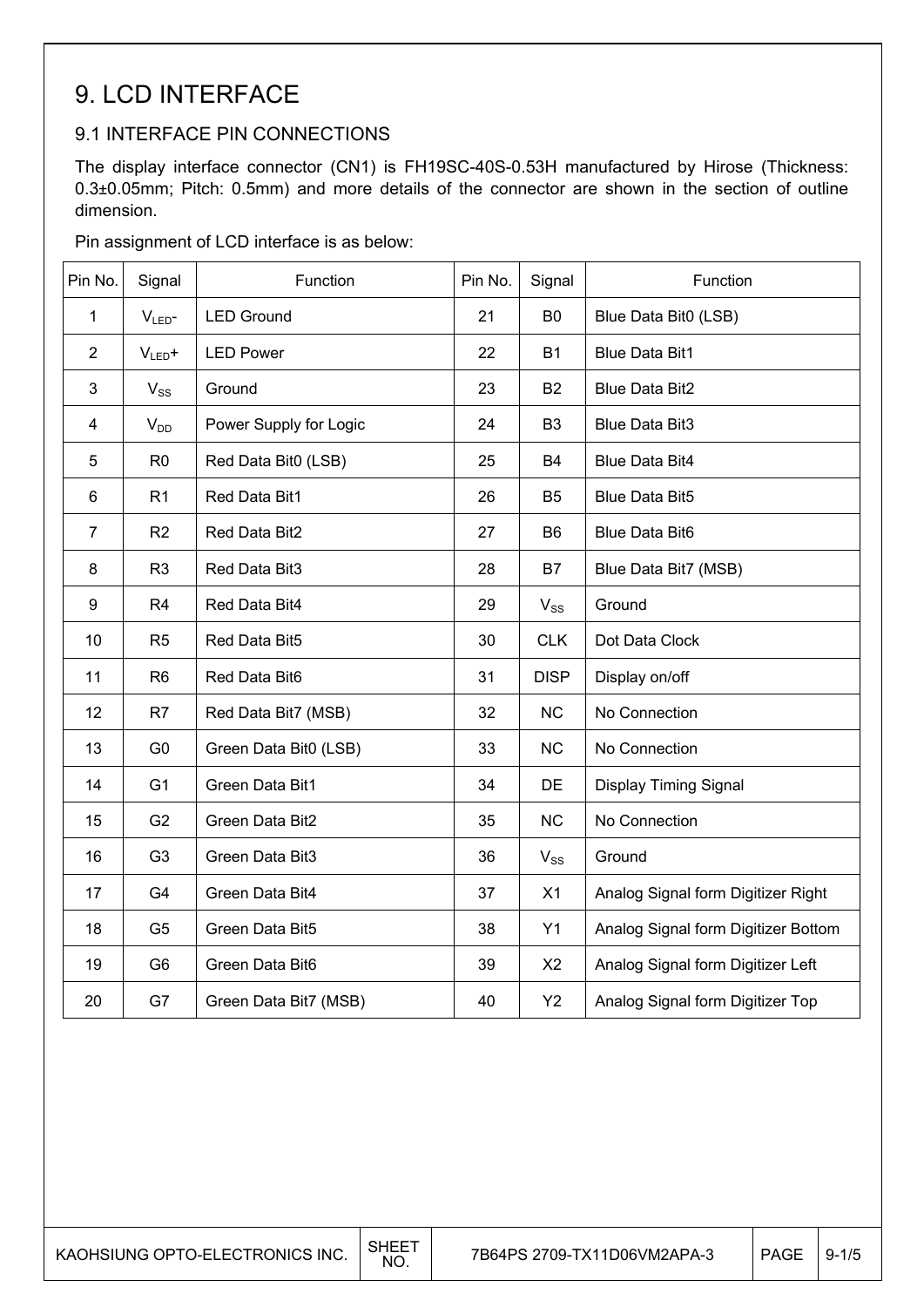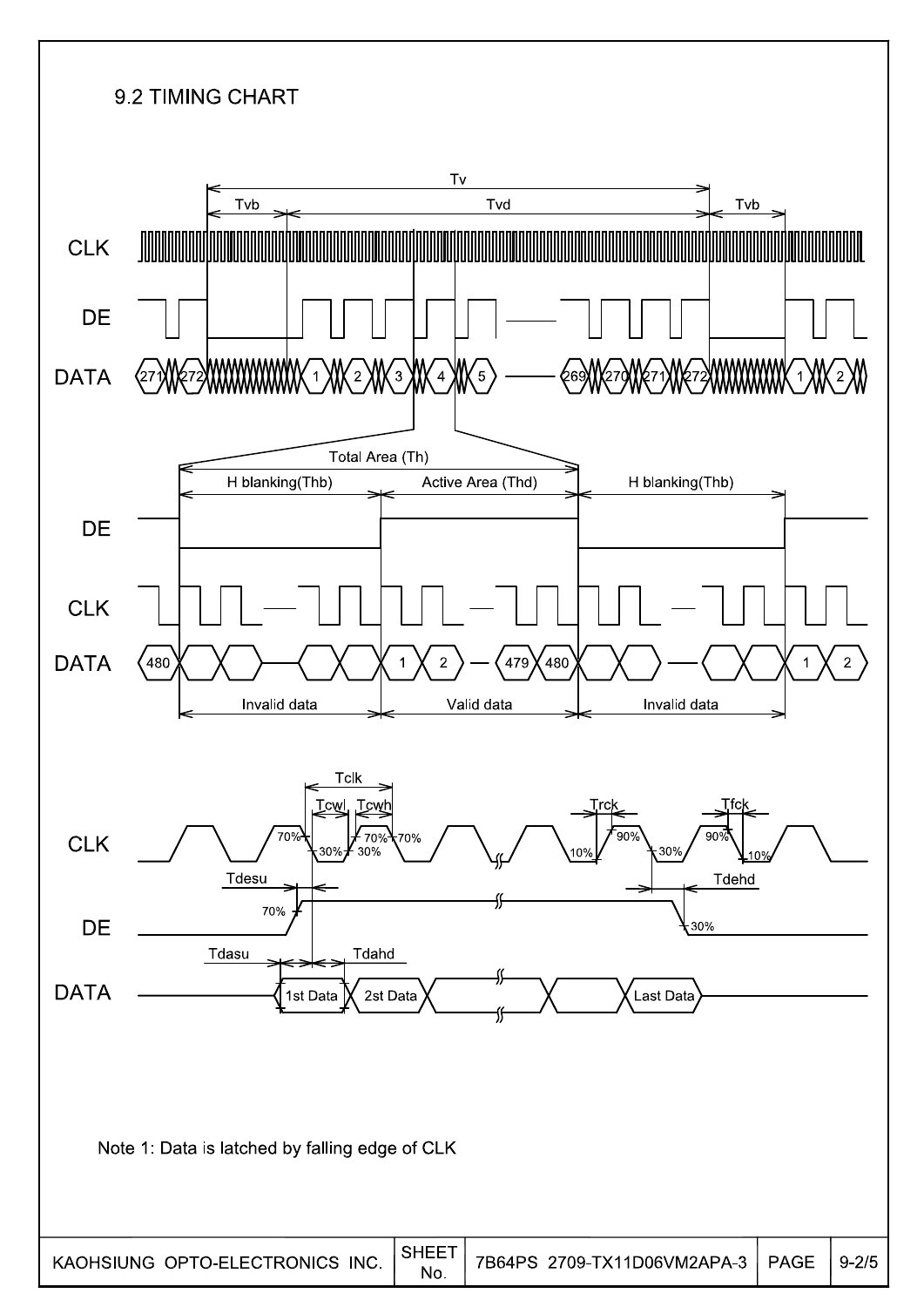### 9.3 INTERFACE TIMING SPECIFICATIONS

| Item                      | Symbol            | Min.           | Typ. | Max.              | Unit          |  |
|---------------------------|-------------------|----------------|------|-------------------|---------------|--|
| <b>CLK</b> frequency      | fclk              | $\overline{7}$ | 9    | 12                | <b>MHz</b>    |  |
| DEV period time           | Tv                | 277            | 288  | 400               | H             |  |
| DEV display area          | Tvd               |                | 272  |                   | H             |  |
| DEV blanking              | Tvb               | 5              | 16   | 128               | H             |  |
| DEH period time           | Th                | 520            | 525  | 800               | <b>CLK</b>    |  |
| DEH display area          | Thd               |                | 480  |                   |               |  |
| <b>DEH blanking</b>       | Thb               | 40             | 45   | 320               | <b>CLK</b>    |  |
| CLK cycle time            | <b>Tclk</b>       | 83             | 110  | 143               | ns            |  |
| Clock width of high level | Tcwh              | 40             | 50   | 60                |               |  |
| Clock width of low level  | Tcwl              | 40             | 50   | 60                | $\frac{0}{0}$ |  |
| Clock rising time         | $t_{\rm rck}$     |                |      | 9                 |               |  |
| Clock falling time        | t <sub>fck</sub>  |                |      | 9                 | ns            |  |
| Data Setup Time           | $t_{\rm desu}$    | 10             |      |                   |               |  |
| Data Hold Time            | t <sub>dahd</sub> | 10             |      |                   | ns            |  |
| DE Setup Time             | $t_{\rm desu}$    | 10             |      | $\qquad \qquad -$ |               |  |
| <b>DE Hold Time</b>       | $t_{\text{dehd}}$ | 10             |      |                   | ns            |  |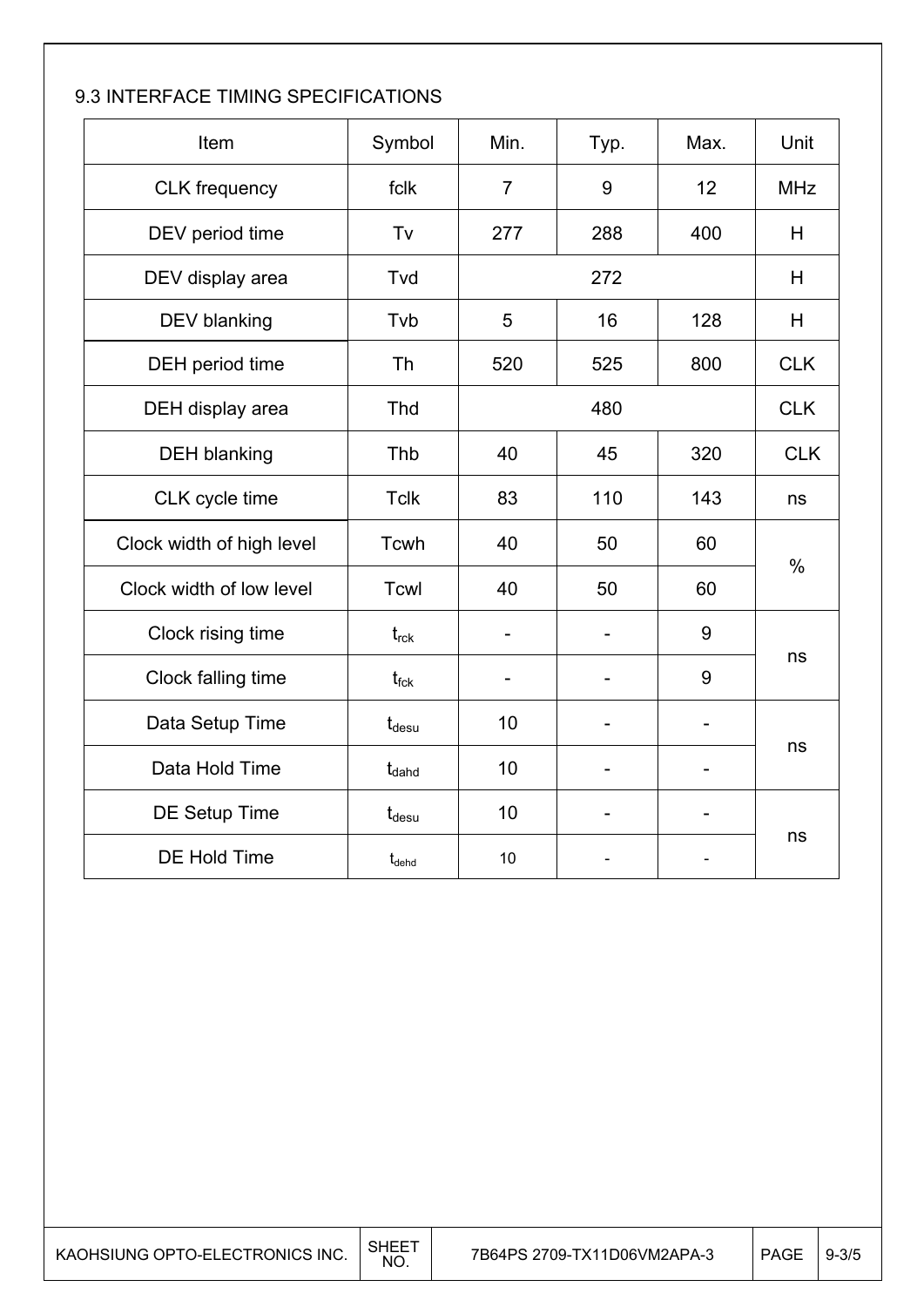### 9.4 POWER SEQUENCE



| Symbol         | Specification             | Symbol | Specification      |
|----------------|---------------------------|--------|--------------------|
| T1             | $0 \leq T1 \leq 10$ msec  | T4     | 160 msec $\leq$ T4 |
| T <sub>2</sub> | $0 \leq T2 \leq 100$ msec | T5     | 160 msec $\le$ T5  |
| T3             | $0 \leq T3 \leq 200$ msec | Τ6     | 1 sec $\leq$ T6    |

| KAOHSIUNG OPTO-ELECTRONICS INC. | <b>SHEE</b><br><b>NO</b> | 7B64PS 2709-TX11D06VM2APA-3 | <b>PAGE</b> | $9 - 4/5$ |
|---------------------------------|--------------------------|-----------------------------|-------------|-----------|
|---------------------------------|--------------------------|-----------------------------|-------------|-----------|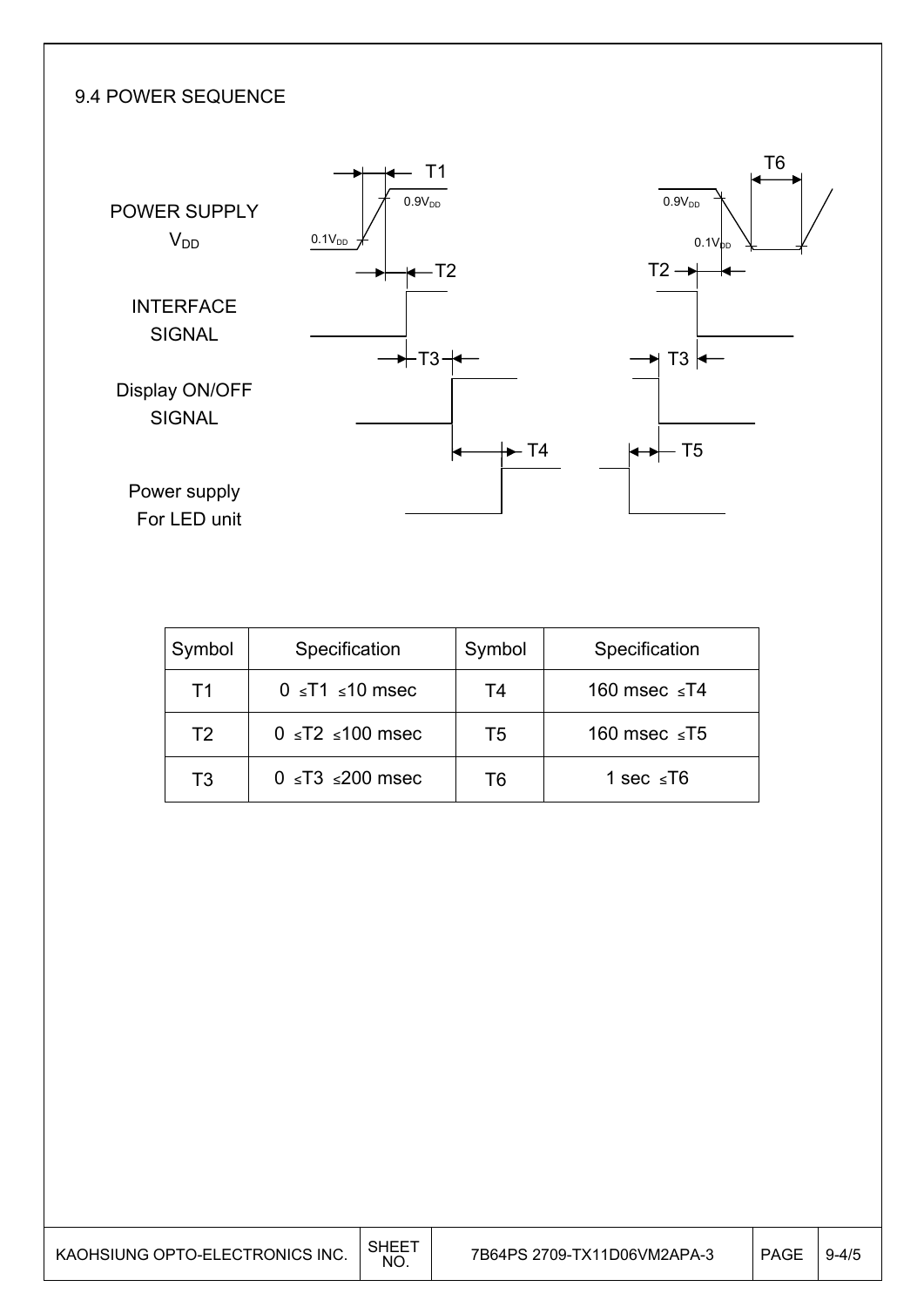### 9.5 DATA INPUT for DISPLAY COLOR

|             |                                                                                               |                      |                      |                      | Red            | Data                 |                      |             |                      |                      |                      |                      | Green                | Data                 |                      |                      |                |                      |                |                | Blue                 | Data                 |                      |                      |                |
|-------------|-----------------------------------------------------------------------------------------------|----------------------|----------------------|----------------------|----------------|----------------------|----------------------|-------------|----------------------|----------------------|----------------------|----------------------|----------------------|----------------------|----------------------|----------------------|----------------|----------------------|----------------|----------------|----------------------|----------------------|----------------------|----------------------|----------------|
| Input       |                                                                                               | R7                   | R <sub>6</sub>       | R <sub>5</sub>       | R <sub>4</sub> | R <sub>3</sub>       | R2                   | R1          | R <sub>0</sub>       | G7                   | G <sub>6</sub>       | G <sub>5</sub>       | G <sub>4</sub>       | G <sub>3</sub>       | G <sub>2</sub>       | G <sub>1</sub>       | G <sub>0</sub> | B7                   | B <sub>6</sub> | B <sub>5</sub> | B4                   | B <sub>3</sub>       | B <sub>2</sub>       | <b>B1</b>            | B <sub>0</sub> |
| color       |                                                                                               | <b>MSB</b>           |                      |                      |                |                      |                      |             | LSB                  | <b>MSB</b>           |                      |                      |                      |                      |                      |                      | <b>LSB</b>     | MSB                  |                |                |                      |                      |                      |                      | LSB            |
|             | <b>Black</b>                                                                                  | 0                    | 0                    | 0                    | 0              | 0                    | 0                    | 0           | 0                    | 0                    | 0                    | 0                    | 0                    | 0                    | 0                    | 0                    | 0              | 0                    | 0              | 0              | 0                    | 0                    | 0                    | 0                    | 0              |
|             | Red(255)                                                                                      | 1                    | 1                    | 1                    | 1              | 1                    | 1                    | 1           | $\mathbf{1}$         | 0                    | 0                    | 0                    | 0                    | 0                    | 0                    | 0                    | 0              | 0                    | 0              | 0              | 0                    | 0                    | 0                    | 0                    | 0              |
|             | Green(255)                                                                                    | 0                    | 0                    | 0                    | 0              | 0                    | 0                    | 0           | 0                    | 1                    | 1                    | 1                    | 1                    | 1                    | $\mathbf{1}$         | 1                    | 1              | 0                    | 0              | 0              | 0                    | 0                    | 0                    | 0                    | 0              |
| Basic       | <b>Blue(255)</b>                                                                              | 0                    | 0                    | 0                    | 0              | 0                    | 0                    | 0           | 0                    | 0                    | 0                    | 0                    | 0                    | 0                    | 0                    | 0                    | 0              | $\mathbf{1}$         | $\mathbf{1}$   | 1              | $\mathbf{1}$         | 1                    | 1                    | $\mathbf{1}$         | 1              |
| Color       | Cyan                                                                                          | $\mathbf 0$          | 0                    | 0                    | 0              | 0                    | 0                    | 0           | 0                    | 1                    | 1                    | $\mathbf{1}$         | 1                    | 1                    | $\mathbf{1}$         | $\mathbf{1}$         | 1              | $\mathbf{1}$         | $\mathbf{1}$   | 1              | $\mathbf{1}$         | $\mathbf{1}$         | 1                    | $\mathbf{1}$         | $\mathbf{1}$   |
|             | Magenta                                                                                       | $\mathbf{1}$         | 1                    | 1                    | 1              | 1                    | 1                    | 1           | $\mathbf{1}$         | 0                    | 0                    | 0                    | 0                    | 0                    | 0                    | 0                    | 0              | $\mathbf{1}$         | $\mathbf{1}$   | 1              | $\mathbf{1}$         | $\mathbf{1}$         | 1                    | $\mathbf{1}$         | $\mathbf{1}$   |
|             | Yellow                                                                                        | 1                    | 1                    | 1                    | 1              | 1                    | 1                    | 1           | $\mathbf{1}$         | $\mathbf{1}$         | 1                    | $\mathbf{1}$         | 1                    | 1                    | $\mathbf{1}$         | $\mathbf{1}$         | 1              | 0                    | 0              | 0              | 0                    | 0                    | 0                    | 0                    | 0              |
|             | White                                                                                         | $\mathbf{1}$         | 1                    | 1                    | 1              | 1                    | 1                    | 1           | $\mathbf{1}$         | 1                    | 1                    | 1                    | 1                    | 1                    | 1                    | $\mathbf{1}$         | 1              | $\mathbf{1}$         | $\mathbf{1}$   | 1              | $\mathbf{1}$         | $\mathbf{1}$         | 1                    | 1                    | 1              |
|             | Red(0)                                                                                        | 0                    | 0                    | 0                    | 0              | 0                    | 0                    | 0           | 0                    | 0                    | 0                    | 0                    | 0                    | 0                    | 0                    | 0                    | 0              | 0                    | 0              | 0              | 0                    | 0                    | 0                    | 0                    | 0              |
|             | Red(1)                                                                                        | 0                    | 0                    | 0                    | 0              | 0                    | 0                    | 0           | $\mathbf{1}$         | 0                    | 0                    | 0                    | 0                    | 0                    | 0                    | 0                    | 0              | 0                    | 0              | 0              | 0                    | 0                    | 0                    | 0                    | 0              |
|             | Red(2)                                                                                        | $\mathbf 0$          | 0                    | 0                    | 0              | 0                    | 0                    | 1           | 0                    | 0                    | 0                    | 0                    | 0                    | 0                    | 0                    | 0                    | 0              | 0                    | 0              | 0              | 0                    | 0                    | 0                    | 0                    | 0              |
| Red         | t                                                                                             | $\ddot{\cdot}$       | $\ddot{\cdot}$       | $\ddot{\cdot}$       | ÷              | $\ddot{\phantom{a}}$ | $\ddot{\phantom{a}}$ | ÷           | ł,                   | $\ddot{\phantom{a}}$ |                      | $\ddot{\cdot}$       | $\ddot{\cdot}$       |                      | $\ddot{\cdot}$       | t                    |                | $\ddot{\cdot}$       | ÷              | ċ              | $\ddot{\phantom{a}}$ | $\ddot{\phantom{a}}$ | $\ddot{\cdot}$       | $\ddot{\phantom{a}}$ |                |
|             | ċ                                                                                             | $\ddot{\phantom{a}}$ | $\ddot{\phantom{a}}$ | $\ddot{\phantom{a}}$ |                | $\ddot{\phantom{a}}$ | $\ddot{\phantom{a}}$ |             | $\ddot{\phantom{a}}$ | $\ddot{\phantom{a}}$ |                      | $\ddot{\phantom{a}}$ | $\ddot{\cdot}$       |                      | $\ddot{\phantom{a}}$ | $\ddot{\phantom{a}}$ |                | $\vdots$             | $\ddot{\cdot}$ |                | $\ddot{\phantom{a}}$ | $\ddot{\phantom{a}}$ |                      | $\ddot{\phantom{a}}$ |                |
|             | Red(253)                                                                                      | 1                    | $\mathbf{1}$         | 1                    | 1              | 1                    | 1                    | 0           | 1                    | 0                    | 0                    | 0                    | 0                    | 0                    | 0                    | 0                    | 0              | 0                    | 0              | 0              | 0                    | 0                    | 0                    | 0                    | 0              |
|             | Red(254)                                                                                      | 1                    | 1                    | 1                    | 1              | 1                    | 1                    | 1           | 0                    | 0                    | 0                    | 0                    | 0                    | 0                    | 0                    | 0                    | 0              | 0                    | 0              | 0              | 0                    | 0                    | 0                    | 0                    | 0              |
|             | Red(255)                                                                                      | 1                    | 1                    | 1                    | 1              | 1                    | 1                    | 1           | 1                    | 0                    | 0                    | 0                    | 0                    | 0                    | 0                    | 0                    | 0              | 0                    | 0              | 0              | 0                    | 0                    | 0                    | 0                    | 0              |
|             | Green(0)                                                                                      | 0                    | 0                    | 0                    | 0              | 0                    | 0                    | 0           | 0                    | 0                    | 0                    | 0                    | 0                    | 0                    | 0                    | 0                    | 0              | 0                    | 0              | 0              | 0                    | 0                    | 0                    | $\mathbf 0$          | 0              |
|             | Green(1)                                                                                      | $\mathbf 0$          | 0                    | 0                    | 0              | 0                    | 0                    | 0           | 0                    | 0                    | 0                    | 0                    | 0                    | 0                    | 0                    | 0                    | 1              | 0                    | 0              | 0              | 0                    | 0                    | 0                    | 0                    | 0              |
|             | Green(2)                                                                                      | $\mathbf 0$          | 0                    | 0                    | 0              | 0                    | 0                    | 0           | 0                    | 0                    | 0                    | 0                    | 0                    | 0                    | 0                    | $\mathbf{1}$         | 0              | 0                    | 0              | 0              | 0                    | 0                    | 0                    | 0                    | 0              |
| Green       |                                                                                               | ÷                    | t                    | ÷                    |                | ÷                    | $\ddot{\phantom{a}}$ |             | t                    |                      |                      | t                    | $\ddot{\cdot}$       |                      | $\ddot{\phantom{a}}$ | ÷                    |                | t                    |                |                | ÷                    | $\ddot{\phantom{a}}$ |                      | t                    |                |
|             |                                                                                               |                      | $\ddot{\phantom{a}}$ |                      |                | $\ddot{\cdot}$       |                      |             | t                    |                      |                      | t                    |                      |                      | $\ddot{\phantom{a}}$ |                      |                | $\ddot{\phantom{a}}$ |                |                | $\ddot{\phantom{0}}$ |                      |                      | $\ddot{\phantom{0}}$ |                |
|             | Green(253)                                                                                    | $\mathbf 0$          | $\Omega$             | 0                    | $\Omega$       | $\Omega$             | 0                    | $\Omega$    | $\Omega$             | $\mathbf{1}$         | $\mathbf{1}$         | $\mathbf{1}$         | $\mathbf{1}$         | 1                    | $\mathbf{1}$         | 0                    | $\mathbf{1}$   | $\Omega$             | 0              | $\Omega$       | 0                    | 0                    | $\Omega$             | $\mathbf 0$          | 0              |
|             | Green(254)                                                                                    | 0                    | 0                    | 0                    | 0              | 0                    | 0                    | 0           | 0                    | $\mathbf{1}$         | 1                    | $\mathbf{1}$         | $\mathbf{1}$         | $\mathbf{1}$         | $\mathbf{1}$         | $\mathbf{1}$         | 0              | 0                    | 0              | 0              | 0                    | 0                    | 0                    | 0                    | 0              |
|             | Green(255)                                                                                    | 0                    | $\mathbf 0$          | 0                    | 0              | 0                    | 0                    | 0           | 0                    | $\mathbf{1}$         | 1                    | $\mathbf{1}$         | $\mathbf{1}$         | 1                    | $\mathbf{1}$         | $\mathbf{1}$         | 1              | $\mathbf 0$          | 0              | 0              | 0                    | 0                    | 0                    | $\mathbf 0$          | $\mathbf 0$    |
|             | Blue(0)                                                                                       | $\mathbf 0$          | 0                    | 0                    | $\mathbf 0$    | 0                    | 0                    | $\mathbf 0$ | 0                    | 0                    | 0                    | 0                    | 0                    | 0                    | $\mathbf 0$          | 0                    | 0              | $\mathbf 0$          | 0              | $\mathbf 0$    | 0                    | 0                    | 0                    | 0                    | $\mathbf 0$    |
|             | Blue(1)                                                                                       | 0                    | 0                    | 0                    | 0              | 0                    | 0                    | 0           | 0                    | 0                    | 0                    | 0                    | 0                    | 0                    | $\mathbf 0$          | 0                    | 0              | $\mathbf 0$          | 0              | 0              | 0                    | 0                    | 0                    | 0                    | $\mathbf{1}$   |
|             | Blue(2)                                                                                       | $\Omega$             | $\mathbf 0$          | 0                    | $\mathbf 0$    | 0                    | 0                    | 0           | $\mathbf 0$          | 0                    | $\mathbf 0$          | $\Omega$             | 0                    | 0                    | $\mathbf 0$          | $\mathbf 0$          | 0              | $\Omega$             | $\mathbf 0$    | 0              | $\mathbf 0$          | $\mathbf 0$          | 0                    | $\mathbf{1}$         | $\mathbf 0$    |
| <b>Blue</b> | $\ddot{\cdot}$                                                                                | ÷                    | ÷                    | ÷                    | t              | ÷                    | ÷                    | t           | ÷                    | ÷                    | $\ddot{\phantom{a}}$ | ÷                    | $\ddot{\phantom{a}}$ | $\ddot{\phantom{a}}$ | $\ddot{\phantom{a}}$ | ÷                    | ÷              | $\ddot{\phantom{a}}$ | ÷              | ÷              | ÷                    | ÷                    | $\ddot{\phantom{a}}$ | ÷                    |                |
|             | ÷                                                                                             | ÷                    | ÷                    | ÷                    | ÷              | ÷                    | ÷                    | ÷           | ÷                    | ÷                    | $\ddot{\phantom{a}}$ | ÷                    | ÷                    | $\ddot{\phantom{a}}$ | $\ddot{\phantom{a}}$ | ÷                    | ÷              | $\ddot{\phantom{a}}$ | ÷              | ÷              | ÷                    | ÷                    | ÷                    | ÷                    |                |
|             | <b>Blue(253)</b>                                                                              | 0                    | 0                    | 0                    | 0              | 0                    | 0                    | 0           | 0                    | 0                    | 0                    | 0                    | 0                    | 0                    | 0                    | 0                    | 0              | $\mathbf{1}$         | $\mathbf{1}$   | 1              | $\mathbf{1}$         | $\mathbf{1}$         | 1                    | 0                    | $\mathbf{1}$   |
|             | <b>Blue(254)</b>                                                                              | 0                    | 0                    | 0                    | 0              | 0                    | 0                    | 0           | 0                    | 0                    | 0                    | 0                    | 0                    | 0                    | 0                    | 0                    | 0              | $\mathbf{1}$         | 1              | 1              | $\mathbf{1}$         | $\mathbf{1}$         | 1                    | $\mathbf{1}$         | 0              |
|             | <b>Blue(255)</b>                                                                              | $\mathbf 0$          | 0                    | 0                    | 0              | 0                    | 0                    | 0           | $\mathsf 0$          | 0                    | 0                    | 0                    | 0                    | 0                    | $\mathbf 0$          | 0                    | 0              | $\mathbf{1}$         | $\mathbf{1}$   | $\mathbf{1}$   | $\mathbf{1}$         | $\mathbf{1}$         | 1                    | $\mathbf{1}$         | $\mathbf{1}$   |
|             | <b>SHEET</b><br>7B64PS 2709-TX11D06VM2APA-3<br>KAOHSIUNG OPTO-ELECTRONICS INC.<br><b>PAGE</b> |                      |                      |                      |                |                      | $9 - 5/5$            |             |                      |                      |                      |                      |                      |                      |                      |                      |                |                      |                |                |                      |                      |                      |                      |                |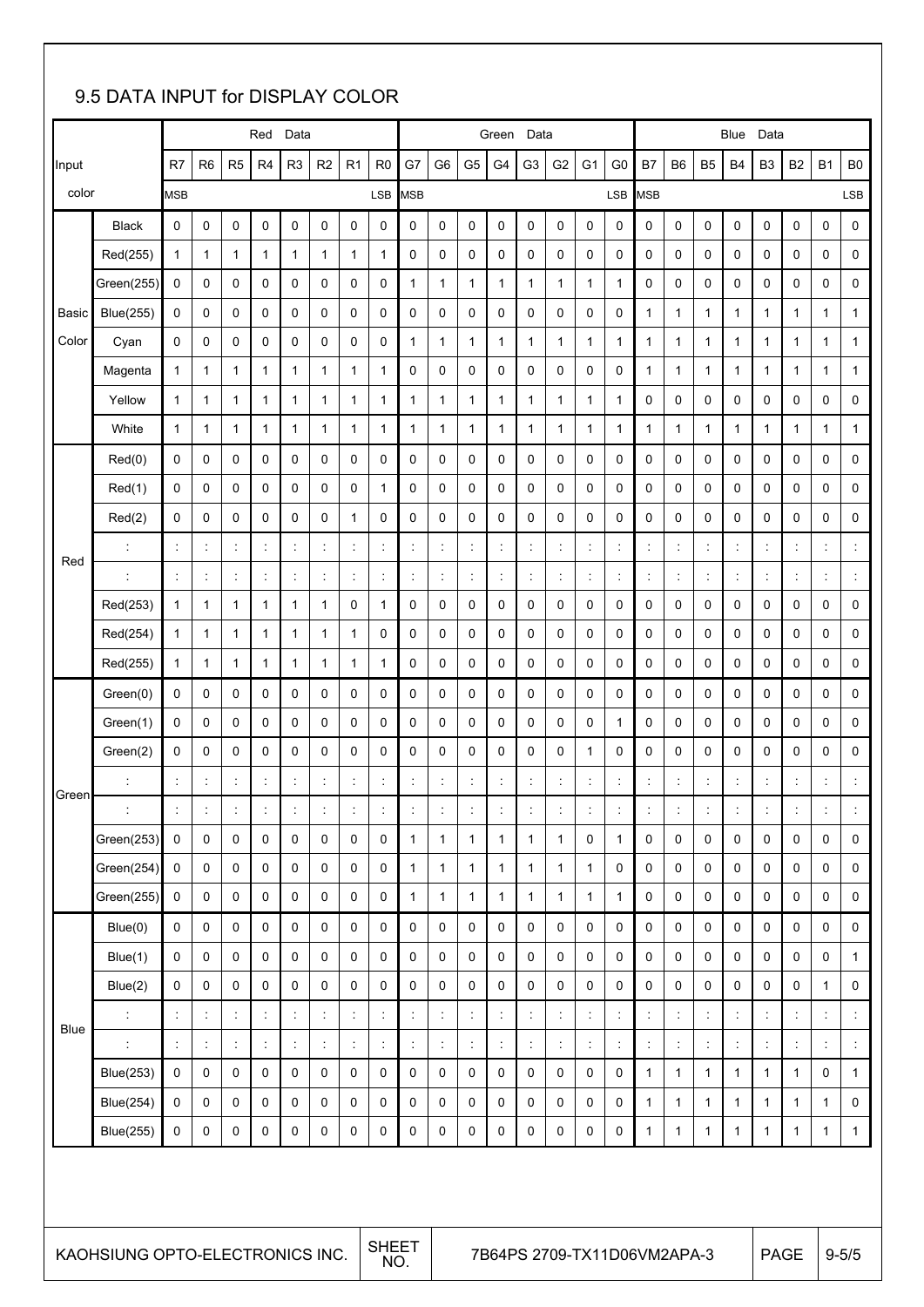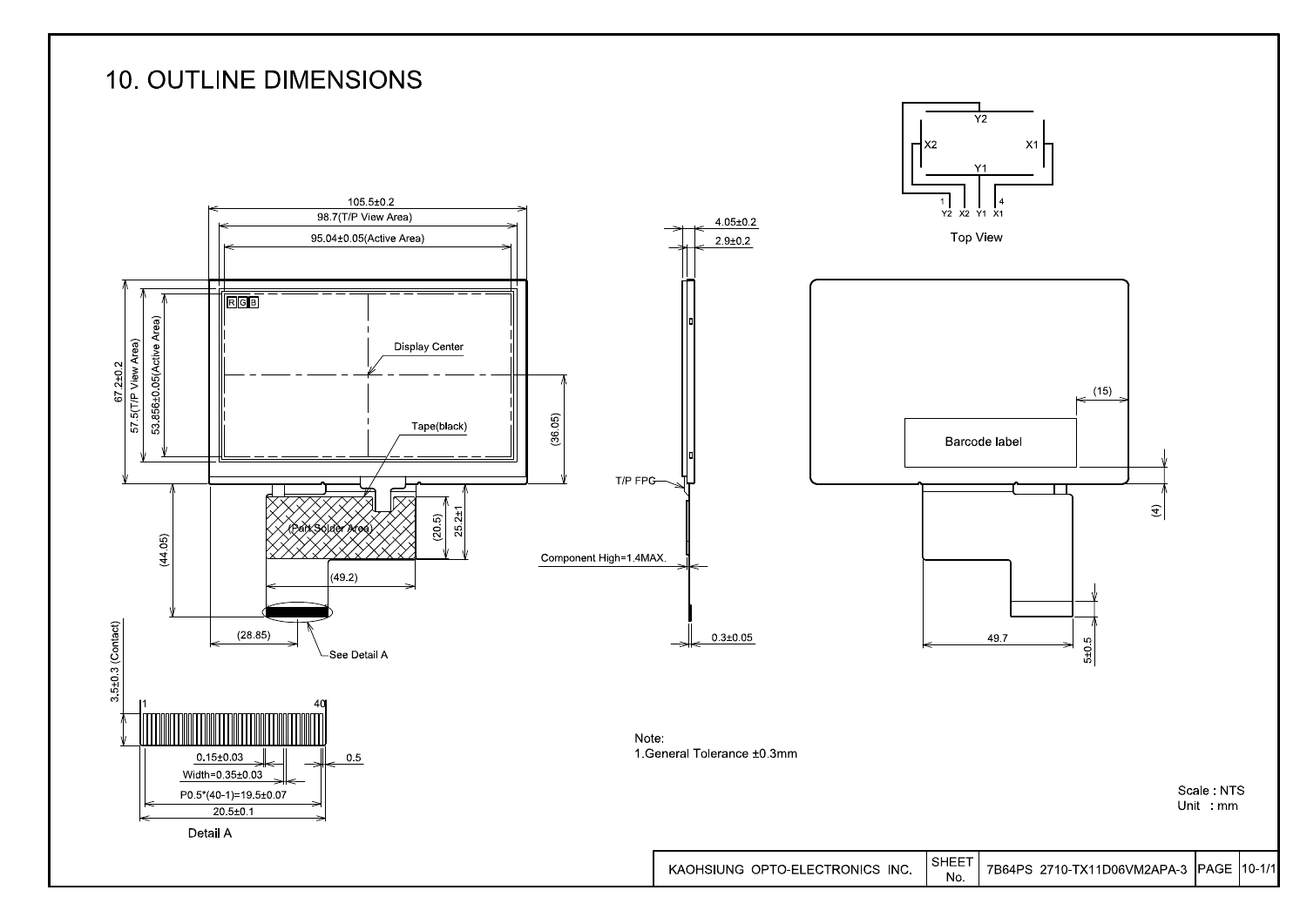### 11. TOUCH PANEL

The type of touch panel used on this display is resistive, analog, 4-wire and film on glass, and more characteristics are shown as below:

### 11.1 OPERATING CONDITIONS

| Item                 | Specification | emarks |
|----------------------|---------------|--------|
| Voltage<br>Jperatino | Б١.<br>DC 5V  | -      |

### 11.2 ELECTRICAL CHARACTERISTICS

| Item                         |        |        | Value                    |                              |           | Remarks                   |  |
|------------------------------|--------|--------|--------------------------|------------------------------|-----------|---------------------------|--|
|                              |        | Min.   | Typ.                     | Max.                         | Unit      |                           |  |
|                              | X-axis | 300    | $\overline{\phantom{0}}$ | 1500                         | Ω         |                           |  |
| <b>Terminal resistance</b>   | Y-axis | 100    | -                        | 900                          | Ω         |                           |  |
| <b>Insulation Resistance</b> |        | 25     | $\overline{\phantom{0}}$ | $\qquad \qquad \blacksquare$ | $M\Omega$ | <b>DC 25V</b>             |  |
| Linearity                    |        | $-1.5$ | $\overline{\phantom{0}}$ | 1.5                          | %         | Analog X and Y directions |  |
| Chattering                   |        |        |                          | 10                           | ms        | 100k $\Omega$ pull-up-    |  |

Note 1: The test conditions and equipments of linearity are as below:

- Material of pen: poly-acetal resin
- End shape: R 0.8 mm
- Test force: 150 gf
- Test area is shown in Fig. 11.1



Fig. 11.1

| KAOHSIUNG OPTO-ELECTRONICS INC. | SHEET<br>NO. |  | PAGE | $11-1/2$ |
|---------------------------------|--------------|--|------|----------|
|---------------------------------|--------------|--|------|----------|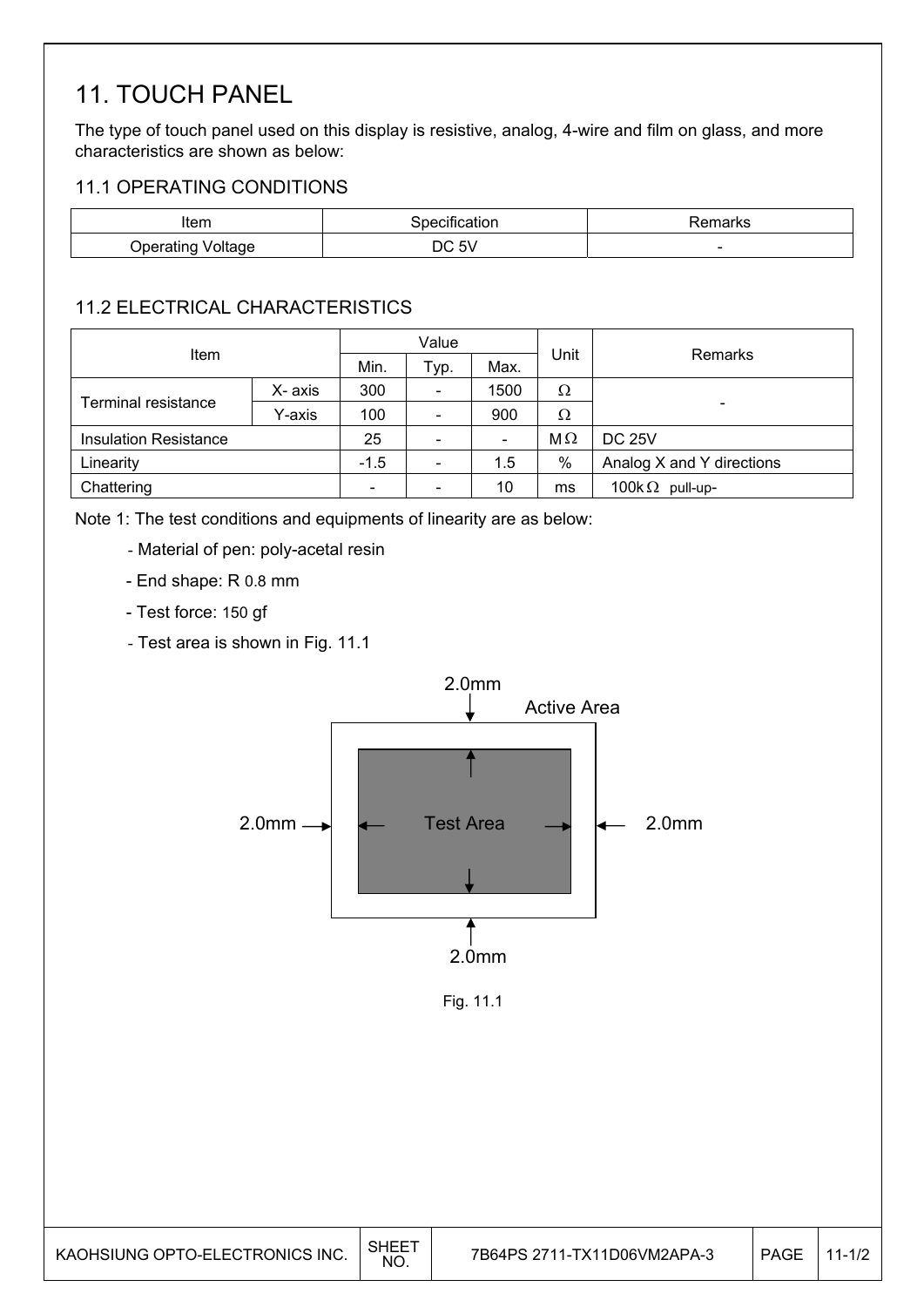#### 11.3 MECHANICAL CHARACTERISTICS

| Item             |                  | Specification | Remarks            |  |
|------------------|------------------|---------------|--------------------|--|
| Finger           | Min. 80gf        |               |                    |  |
| Activation force | Min. 80gf<br>Pen |               | End shape: R0.8 mm |  |
| Surface Hardness |                  | ЗH            | <b>JIS K5400</b>   |  |

#### 11.4 OPTICAL CHARACTERISTICS

| Item                                | . .<br>cification<br>ാ0e¢" | marka<br>Παι κε |
|-------------------------------------|----------------------------|-----------------|
| ronen<br>∟∩רttan<br>tance<br>Ш<br>a | 80%<br>Min.                | 05<br>JIJ       |

#### 11.5 SAFETY AND ATTENTIONS

1) Do not put heavy shock or stress on the touch panel.

- 2) Please use soft cloth or absorbent cotton with ethanol to clean the touch panel by gently wiping. Moreover, please wipe it by horizontal or vertical direction instead of circling to prevent leaving scars on the touch panel's surface.
- 3) Do not use any harmful chemicals such as acetone, toluene, and isopropyl alcohol to clean the display's surface.
- 4) UV protection is recommended to avoid the possibility of performance degrading when touch panel is likely applied under UV environment for a long period of time.

| KAOHSIUNG OPTO-ELECTRONICS INC. | SHEE <sup>7</sup><br>NO. | 7B64PS 2711-TX11D06VM2APA-3 | PAGE | $11 - 2/2$ |
|---------------------------------|--------------------------|-----------------------------|------|------------|
|---------------------------------|--------------------------|-----------------------------|------|------------|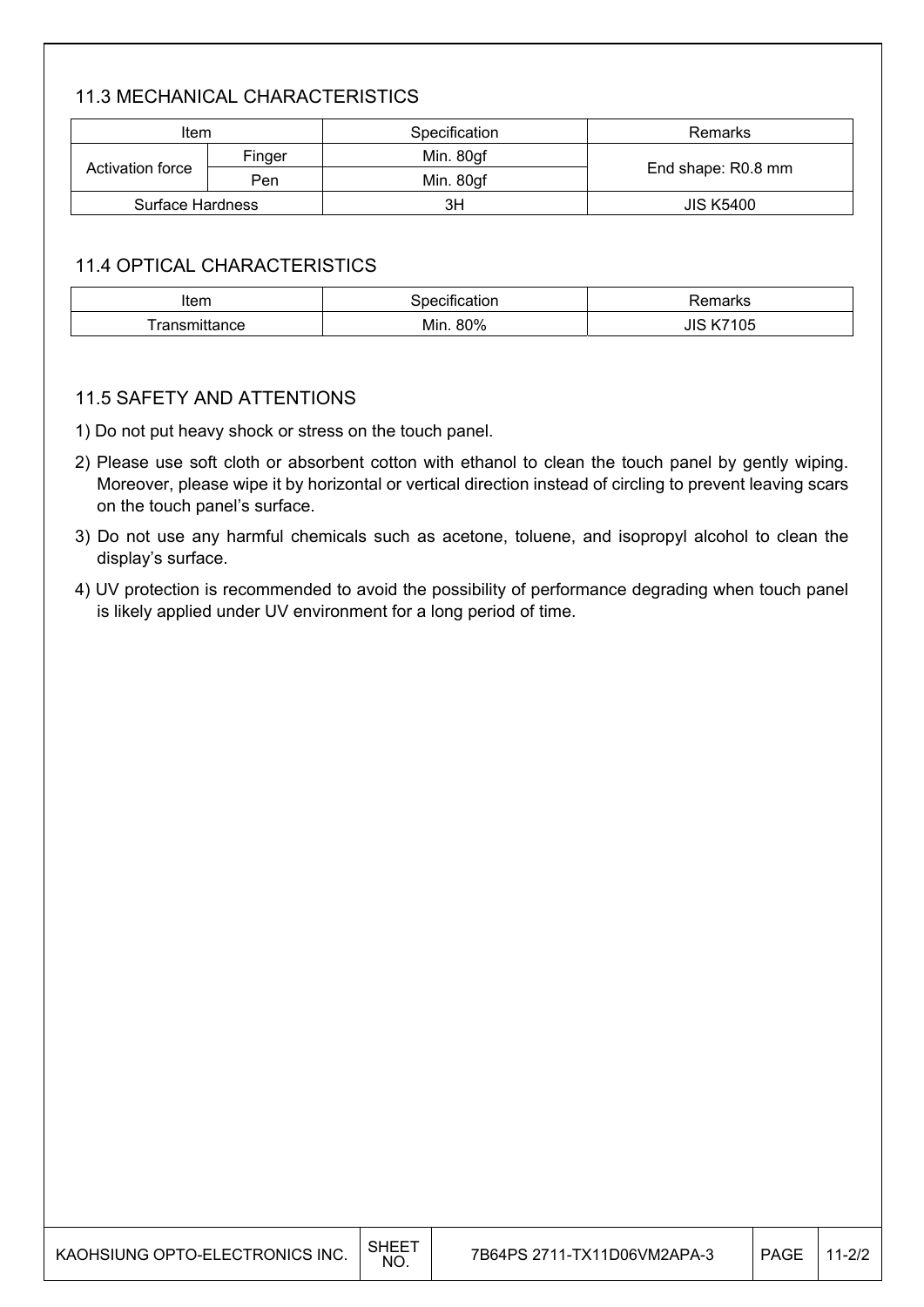### 12. APPEARANCE STANDARD

The appearance inspection is performed in a dark room around 300~700 lx based on the conditions as below:

- The distance between inspector's eyes and display is 35 cm.
- The viewing zone is defined with angle  $\theta$  shown in Fig. 12.1 The inspection should be performed within 45° when display is shut down. The inspection should be performed within 5° when display is power on.



Fig. 12.1

#### 12.1 THE DEFINITION OF LCD ZONE

LCD panel is divided into 3 areas as shown in Fig.12.2 for appearance specification in next section. A zone is the LCD active area (dot area); B zone is the area, which extended 1 mm out from LCD active area; C zone is the area between B zone and metal frame.

In terms of housing design, B zone is the recommended window area customers' housing should be located in.



Fig. 12.2

| KAOHSIUNG OPTO-ELECTRONICS INC. | SHEE <sup>-</sup><br><b>NO</b> | 7B64PS 2712-TX11D06VM2APA-3 | PAGE | $'$ 12-1/3 |
|---------------------------------|--------------------------------|-----------------------------|------|------------|
|---------------------------------|--------------------------------|-----------------------------|------|------------|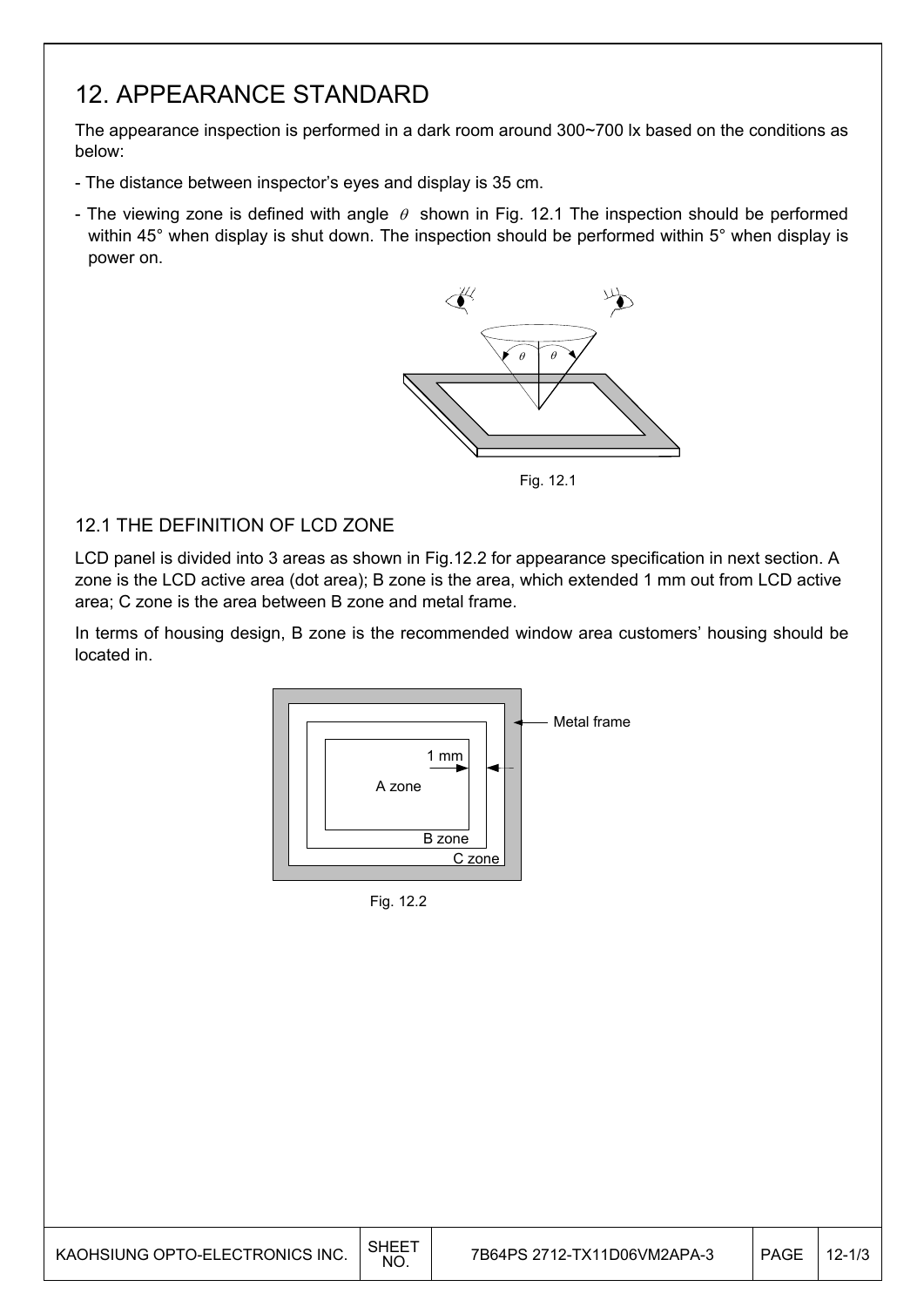#### 12.2 LCD APPEARANCE SPECIFICATION

The specification as below is defined as the amount of unexpected phenomenon or material in different zones of LCD panel. The definitions of length, width and average diameter using in the table are shown in Fig. 12.3 and Fig. 12.4.

|                                                                      | Defect Type                           | Specification Size (mm)               | Maximum number | Applied zone |  |
|----------------------------------------------------------------------|---------------------------------------|---------------------------------------|----------------|--------------|--|
|                                                                      |                                       | $D \le 0.1$                           | Ignored        |              |  |
| Dot Shape<br>(Particle \ Scratch and Bubbles)<br>(Fig. 12.4)         |                                       | $0.1 < D \le 0.4$                     | $\overline{2}$ | A            |  |
|                                                                      |                                       | 0.4 < D                               | $\mathbf 0$    |              |  |
|                                                                      |                                       | $W \le 0.01$                          | Ignored        |              |  |
| Line Shape<br>(Particle \ Scratch \ Line and Bubbles)<br>(Fig. 12.3) |                                       | $0.01 < W \le 0.05$<br>and $L \leq 3$ | 3              | A            |  |
|                                                                      |                                       | $0.05 < W$ or $3 < L$                 | 0              |              |  |
|                                                                      |                                       | $D \leq 30$                           | 4              |              |  |
|                                                                      | Newton Ring (Only for Touch panel)    | 30 < D<br>0                           |                | A            |  |
|                                                                      |                                       | $0.1 < D \le 0.2$                     | 4              |              |  |
|                                                                      | TSP Fish Eyes (Only for Touch Bubbles | $0.2 < D \le 0.3$                     | 3              | A            |  |
| In display area)                                                     |                                       | $0.3 < D \le 0.4$                     | $\overline{2}$ |              |  |
|                                                                      | Scratch                               | No harm                               |                |              |  |
| Bezel                                                                | Dirt                                  | No harm                               |                | B,C-         |  |
|                                                                      | Wrap                                  | No harm                               |                |              |  |
|                                                                      | Sunken                                | No harm                               |                |              |  |
| Dot-Defect                                                           | Bright dot-defect                     | $N \leq 1$                            |                |              |  |
| (Note 1)                                                             | Dark dot-defect                       | $N \leq 2$                            |                | A            |  |
|                                                                      | <b>Total Bright and Dark dots</b>     | $N \leq 2$                            |                |              |  |



Fig. 12.3

Fig. 12.4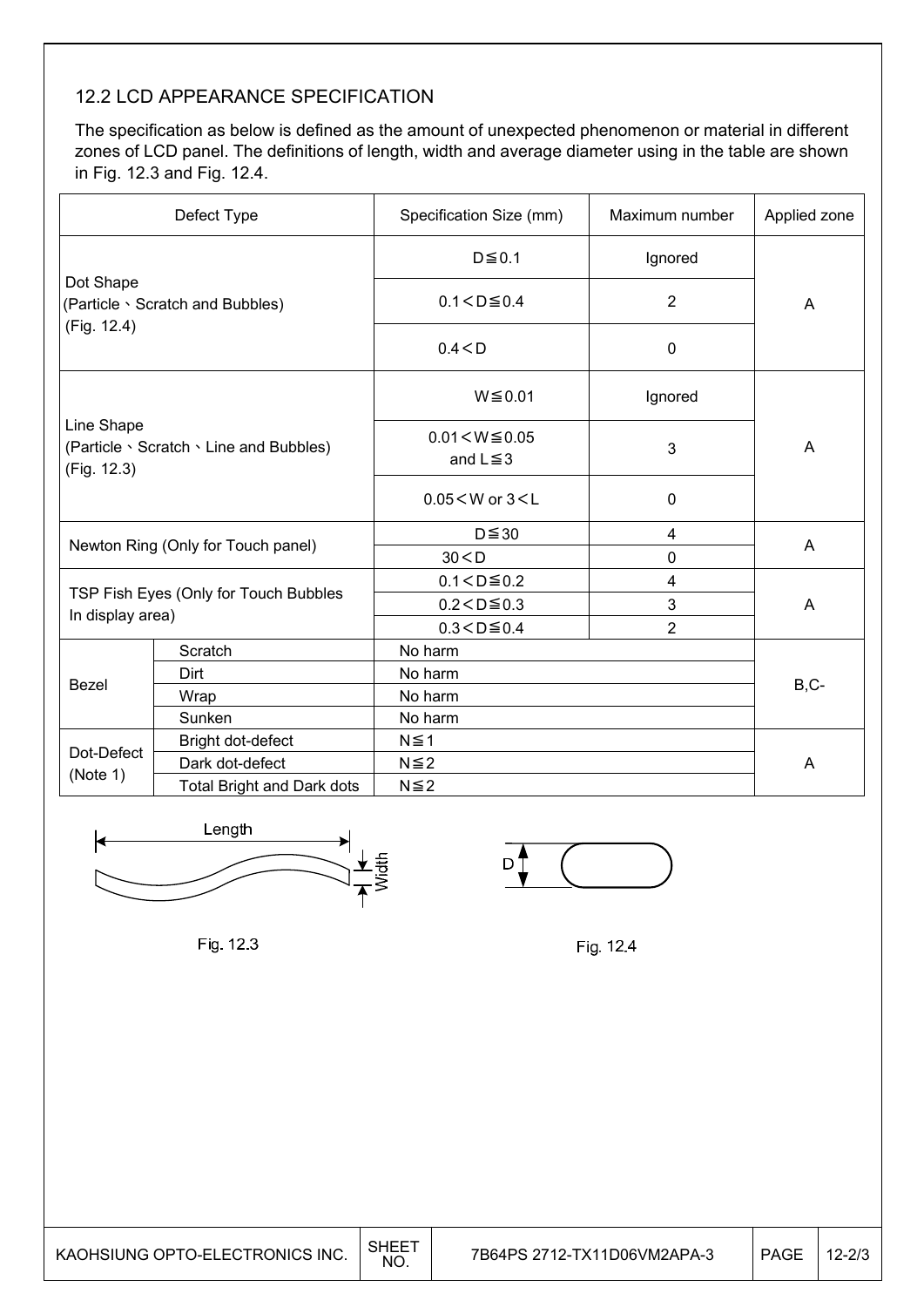Note 1: The definitions of dot defect are as below:

- The defect area of the dot must be bigger than half of a dot.
- For bright dot-defect, the dots appear bright and unchanged in size in which LCD panel is displaying under black pattern. The bright dot defect must be visible through 2% ND filter.
- For dark dot-defect, the dots appear dark and unchanged in size in which LCD panel is displaying under pure red, green, blue pattern.
- The definition of 1-dot-defect is the defect-dot, which is isolated and no adjacent defect-dot.
- The definition of adjacent dot is shown as Fig. 12.5.



The dots colored gray are adjacent to defect-dot A.

Fig. 12.5

| KAOHSIUNG OPTO-ELECTRONICS INC. | SHEE <sup>-</sup><br>NO. | 7B64PS 2712-TX11D06VM2APA-3 | <b>PAGE</b> | $12 - 3/3$ |
|---------------------------------|--------------------------|-----------------------------|-------------|------------|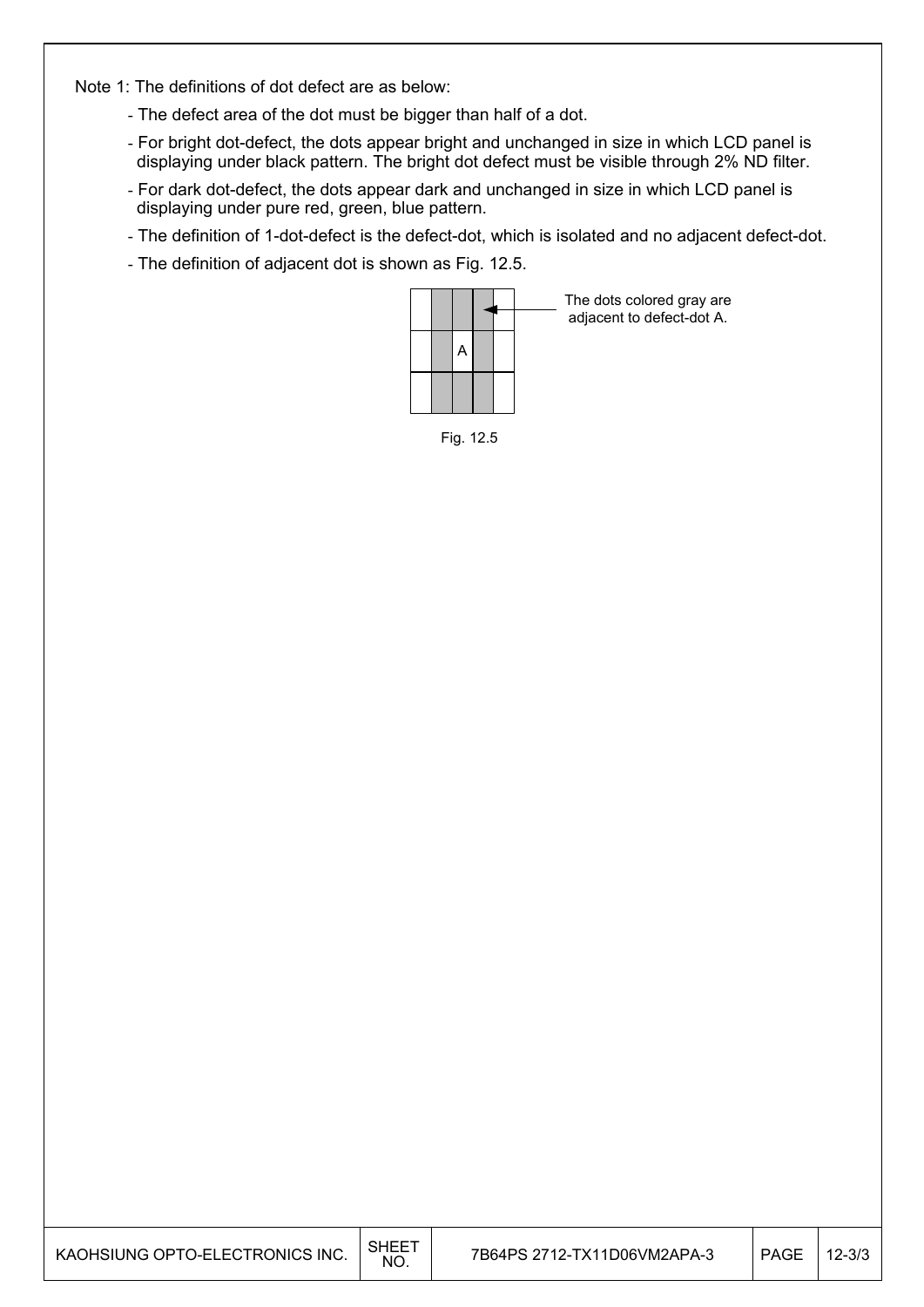### 13. PRECAUTIONS

### 13.1 MOUNTING PRECAUTION

- 1) Please refer to Fig. 13.1 for housing the display with touch panel into applications. The Fig. 13.1 shows some points as below:
- The cushion needs to be designed between housing and touch panel in order to avoid unexpected pressure to cause any wrong reactions, and the cushion should be located in the insulated area.
- The housing should not cover the active area of touch panel as the figure shown.



Fig 13.1

#### 13.2 PRECAUTIONS of ESD

- 1) Before handling the display, please ensure your body has been connected to ground to avoid any damages by ESD. Also, do not touch display's interface directly when assembling.
- 2) Please remove the protection film very slowly before turning on the display to avoid generating ESD.

#### 13.3 PRECAUTIONS of HANDLING

- 1) In order to keep the appearance of display in good condition, please do not rub any surfaces of the displays by using sharp tools harder than 3H, especially touch panel, metal frame and polarizer.
- 2) Please do not stack the displays as this may damage the surface. In order to avoid any injuries, please avoid touching the edge of the glass or metal frame and wore gloves during handling.
- 3) Touching the polarizer or terminal pins with bare hand should be avoided to prevent staining and poor electrical contact.
- 4) Do not use any harmful chemicals such as acetone, toluene, and isopropyl alcohol to clean display's surfaces.
- 5) Please use soft cloth or absorbent cotton with ethanol to clean the display by gently wiping. Moreover, when wiping the display, please wipe it by horizontal or vertical direction instead of circling to prevent leaving scars on the display's surface, especially polarizer.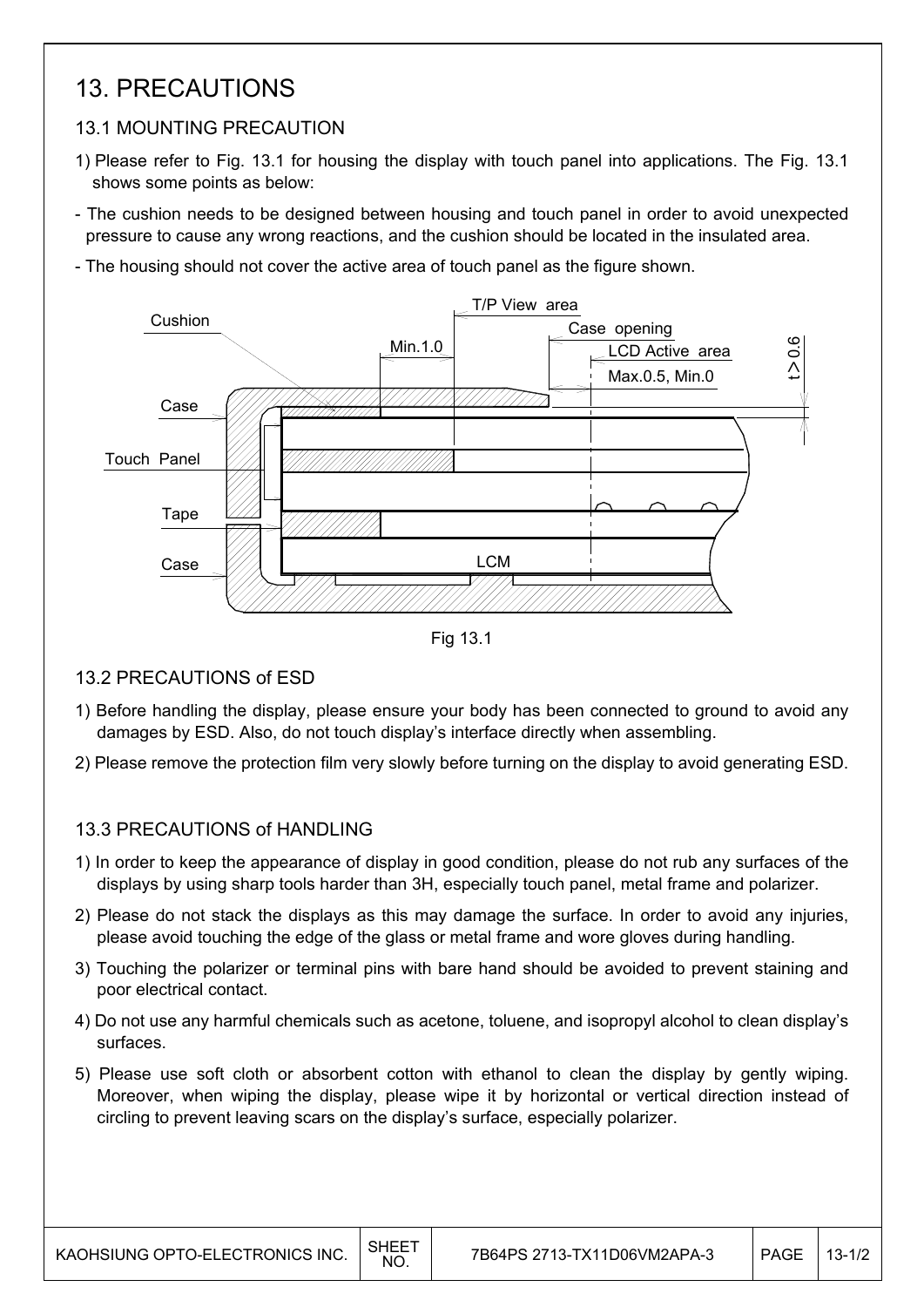- 6) Please wipe any unknown liquids immediately such as saliva, water or dew on the display to avoid color fading or any permanent damages.
- 7) Maximum pressure to the surface of the display must be less than  $1.96x10^4$  Pa. If the area of applied pressure is less than 1cm², the maximum pressure must be less than 1.96N.

#### 13.4 PRECAUTIONS OF OPERATING

- 1) Please input signals and voltages to the displays according to the values defined in the section of electrical characteristics to obtain the best performance. Any voltages over than absolute maximum rating will cause permanent damages to this display. Also, any timing of the signals out of this specification would cause unexpected performance.
- 2) When the display is operating at significant low temperature, the response time will be slower than it at 25°C. In high temperature, the color will be slightly dark and blue compared to original pattern. However, these are temperature-related phenomenon of LCD and it will not cause permanent damages to the display when used within the operating temperature.
- 3) The use of screen saver or sleep mode is recommended when static images are likely for long periods of time. This is to avoid the possibility of image sticking.
- 4) Spike noise can cause malfunction of the circuit. The recommended limitation of spike noise is no bigger than  $\pm$  100 mV.

#### 13.5 PRECAUTIONS of STORAGE

If the displays are going to be stored for years, please be aware the following notices.

- 1) Please store the displays in a dark room to avoid any damages from sunlight and other sources of UV light.
- 2) The recommended long term storage temperature is between 15°C~35°C and 65% humidity or less to avoid causing bubbles between polarizer and LCD glasses, and polarizer peeling from LCD glasses.
- 3) It would be better to keep the displays in the container, which is shipped from KOE, and do not unpack it.
- 4) Please do not stick any labels on the display surface for a long time, especially on the polarizer.

| KAOHSIUNG OPTO-ELECTRONICS INC. | SHEE<br><b>NO</b> | 7B64PS 2713-TX11D06VM2APA-3 | <b>PAGE</b> | $3 - 2/2$ |
|---------------------------------|-------------------|-----------------------------|-------------|-----------|
|---------------------------------|-------------------|-----------------------------|-------------|-----------|